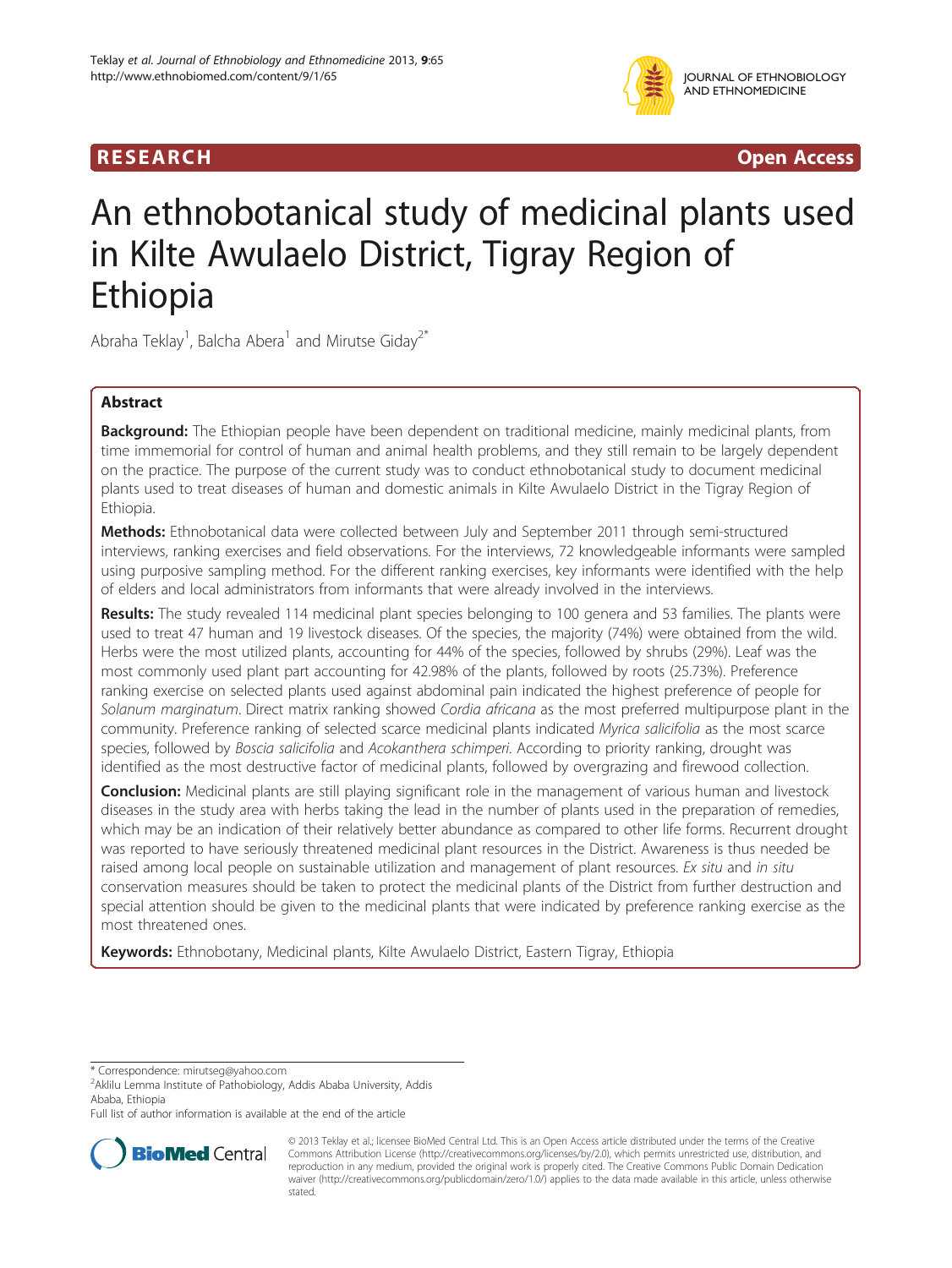#### Background

About 80% of the Ethiopian population and 90% of livestock still depend on traditional medicinal to fight a number of diseases [[1,2\]](#page-22-0). The reliance on medicinal plants is partly owing to the high cost of modern drugs, inaccessibility of modern health institutions and due to cultural acceptability of the system [[3-5\]](#page-22-0). However, as time goes on, the traditional knowledge and the associated plants in the country are gradually being depleted for reasons mainly attributed to environmental degradation and deforestation, which in turn brought about the loss of some important medicinal plants [[4,6](#page-22-0)]. On the other hand, documentation work related to traditional medical knowledge in the country still remains at minimum level calling for conduct of more ethnobotanical studies.

The people of Tigray Region, in general, and Kilte Awulaelo District, in particular, are also expected to have rich knowledge on traditional medicine involving medicinal plants. Such knowledge is, however, currently being threatened, as it is happening elsewhere in the country, due to environmental degradation and deforestation. On the other hand, published reports indicate that only few ethnobotanical studies have been conducted in Tigray to properly document the use of medicinal plants [[7-10](#page-22-0)]. The studies conducted in the districts of Alamata [\[7](#page-22-0)], Enderta [[8\]](#page-22-0), Hawzen [[9\]](#page-22-0), and Asgede Tsimbila [[10\]](#page-22-0) documented 25, 27, 33 and 68 medicinal plants, respectively. However, no such study has far been conducted in Kilte Awulaelo District. The purpose of the current study was, therefore, to gather and document information on the use of medicinal plants by people in Kilte Awulaelo District, in Tigray Region of in Ethiopia, to manage diseases of humans and domestic animals. The study was expected to play a role in prioritizing medicinal plants in the District for further evaluation and conservation.

#### Materials and methods

#### Description of study district and people

Kilte Awulaelo District is located at 825 km north of the capital Addis Ababa, in the Eastern Zone of Tigray Regional State, Northern Ethiopia. It shares borders with the districts of Howzien and Sease Tsadamba in the north, Atsbi Womberta in the east, Douga Tembien in the west and Enderta in the South (Figure [1](#page-2-0)). The District is composed of 18 kebeles. Kebele is the smallest administrative unit in Ethiopia. Altitude in the District ranges between 1900 and 2460 meters above sea level. It covers an area of 101,758 hectares, of which 21,620 hectares are farmlands, 7,930.85 hectares are grazing areas, 44,134 hectares are enclosure areas and 28,073.15 hectares are occupied by hills and residential areas [[11](#page-22-0)], Kilte Awulaelo Plan and Finance Office, unpublished data, 2010.

According to 2001-2010 rainfall data, the District has a high rainfall distribution between July and August and a smaller rainfall between March and June and in September. The mean monthly rainfall and mean annual rainfall of the District are 50.14 mm and 601.68 mm, respectively [National Metrological Service Agency, Mekelle Branch Office, unpublished data].

Tigrigna, an official language in Tigray Region, is the language spoken by the people residing in Kilte Awlaelo District. The language belongs to the Semitic language family. Based on the population census of 2007 by the Ethiopian Central Statistical Agency [[12\]](#page-22-0), the total population of the District is 111,546, of which 48.89% are males and 51.11% are females.

The people in District mainly cultivate barely, wheat, teff, bean, pea, maize and sorghum. Of the domestic animals raised in the District, poultry has the population, estimated to be 62,610 heads, followed by cattle (61,864), shoats (56,042), honey bees (54,217) [\[11\]](#page-22-0), Kilte Awulaelo Plan and Finance Office, unpublished data, 2010.

Malaria, upper respiratory problems, skin infection, infestation of intestinal parasites, pneumonia, soft tissue injury, gastritis, diarrheal, arthritis and eye diseases have been reported as the ten most common diseases in the District. In 2010, there were five functional health centres in the District where the kebeles Agulae, Negash, Beati Akor, Tsige Reda and Abraha Atsbha had one each [Kilte Awulaelo Health Office, unpublished data, 2010].

#### Selection of study kebeles and informants

Ethnobotanical data were collected between July and September 2011 from nine kebeles that were purposively selected with the help of elders and local authorities of the District based on better availability of traditional healers and knowledgeable people. The kebeles were Ayne Alem, Negash, Tseada Neale, Agulae, Abraha Atsbha, Adi Kesandid, Genfel, Mahbere Weyni, and Mesanu.

For the interview, 72 healers and knowledgeable informants (eight from each sampled kebele) were selected using purposive sampling method [[13\]](#page-22-0), of which 61 were males and 11 were females. The informants selected from each sampled kebele were the most knowledgeable ones as suggested by respective kebele elders and administrators who participated in the selection process. The ages of the informants ranged between 20 and 82 years. Three key informant groups (one group containing nine individuals) were respectively involved in three different ranking exercises (two preference ranking exercises and one direct matrix ranking exercise). The key informants were selected from the already interviewed informants with help of elders and local administrators.

#### Ethnobotanical data collection

Ethnobotanical data were collected through semistructured interviews and observations by following standard methods [[13,14\]](#page-22-0). Series of individual interviews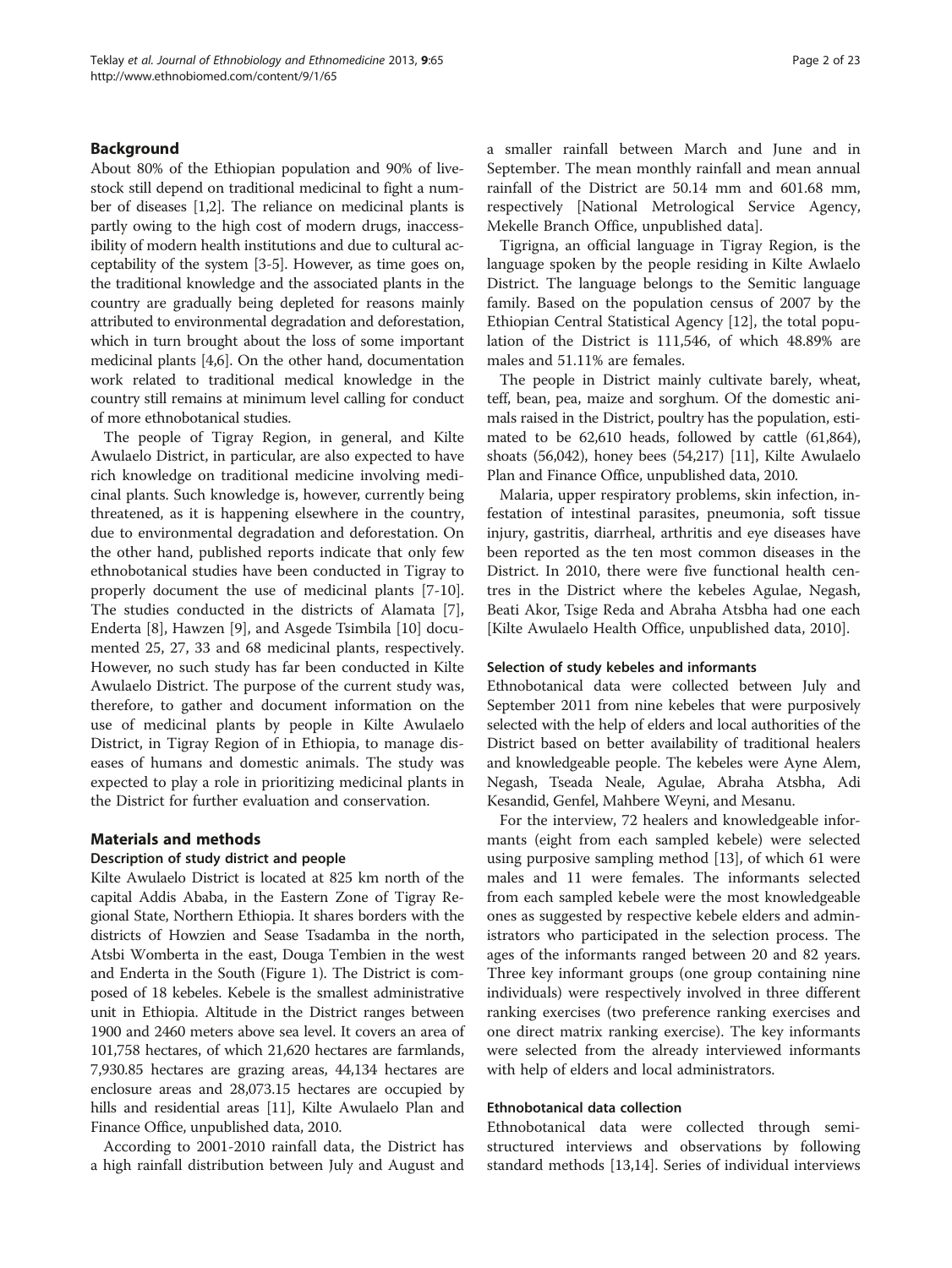<span id="page-2-0"></span>

were carried out to gather information regarding local names of plants used, their threats and management, part(s) used, preparations methods, routes of remedy administration, diseases treated and side effects of remedies. The same method was also used to collect data on habit, habitat, marketability and conservation status of the reported medicinal plants. Interviews were

conducted using Tigrigna, language that is spoken by the people in the study District. For each reported plant species, specimen was collected, pressed, dried, and identified and voucher was kept at Jimma University Herbarium. Field observations were also used to record habit and habitat of each medicinal plant with the assistance of local guides and interviewed informants. The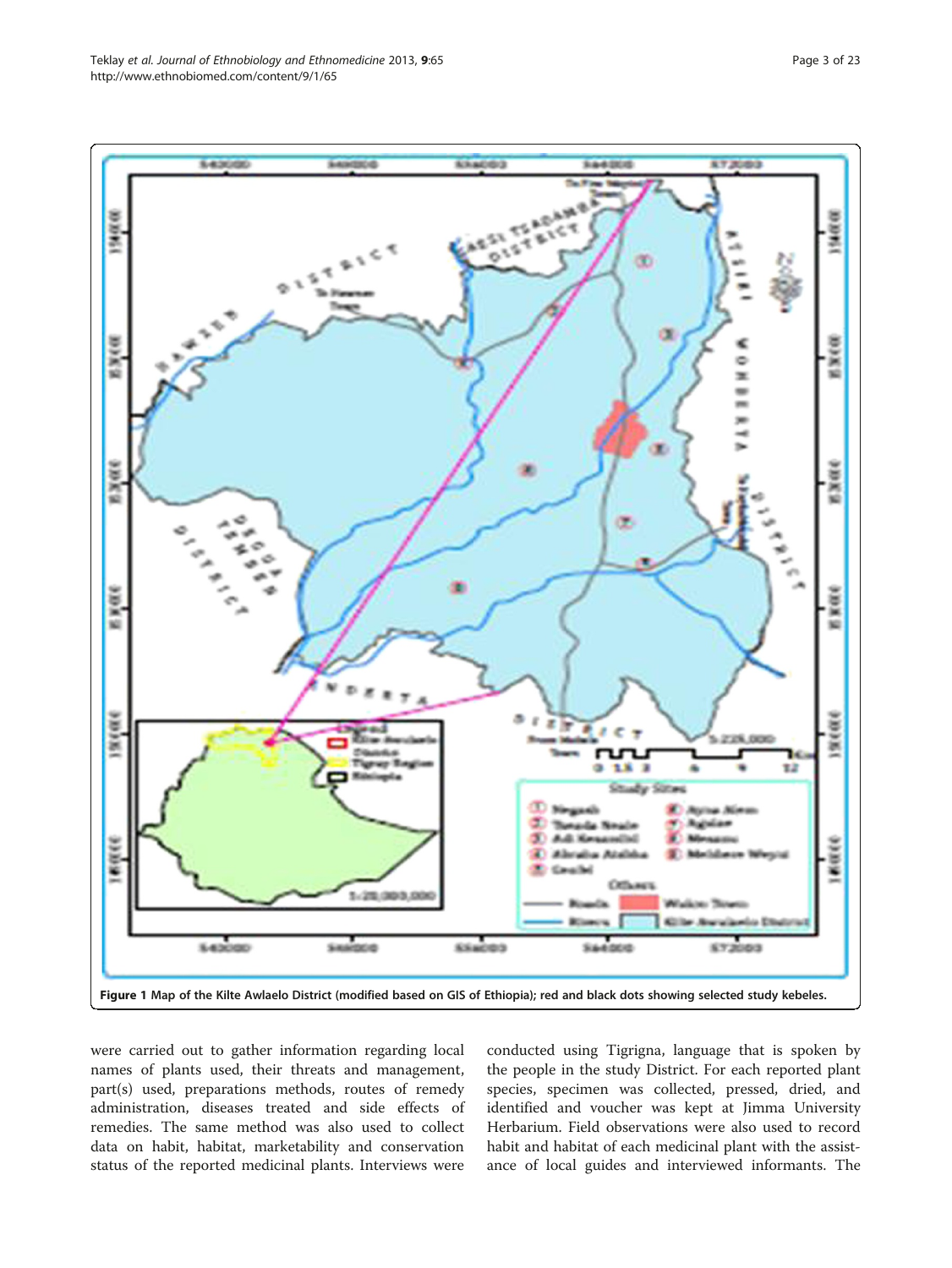<span id="page-3-0"></span>

| Scientific name                     | <b>Family name</b> |         | Voucher No. Tigrigna name Habit |       | Part used <sup>1</sup> Used for |                                  | Preparation and application                                                                                             |
|-------------------------------------|--------------------|---------|---------------------------------|-------|---------------------------------|----------------------------------|-------------------------------------------------------------------------------------------------------------------------|
| Acacia etbaica<br>Schweinf.         | Fabaceae           | AT00606 | Seraw                           | Tree  | Leaf                            | Swelling                         | Crush and mix with latex of <i>Euphorbia abyssinica</i> and rub the paste on the<br>affected part                       |
|                                     |                    |         |                                 |       | Leaf                            | Eye infection<br>(livestock)     | Chew and spit on to the affected eye                                                                                    |
|                                     |                    |         |                                 |       | Stem                            | Ring worm                        | Place it on fire and apply liquid on the affected part                                                                  |
|                                     |                    |         |                                 |       | Stem                            | Haemorrhoids                     | Burn and place it on the affected part                                                                                  |
|                                     |                    |         |                                 |       | Leaf                            | Itching/ scabies                 | Crush and rub                                                                                                           |
|                                     |                    |         |                                 |       | Stem                            | Anthrax (both)                   | Burn and place it on the affected part                                                                                  |
|                                     |                    |         |                                 |       | Leaf                            | Fire burn                        | Crushed and apply on the burn                                                                                           |
| Achyranthes<br>aspera L.            | Amaranthaceae      | AT00654 | Muchele                         | Herb  | Leaf                            | Tonsillitis                      | Crush it alone or with leaves of Cucumis ficifolius and place it on shaved head of child                                |
|                                     |                    |         |                                 |       | Root                            | Eye infection<br>(livestock)     | Chew and spit the liquid onto the infected eye                                                                          |
|                                     |                    |         |                                 |       | Root                            | Anthrax (both)                   | Crush it with roots of Solanum incanum and whole part of Hypoestes forskaolii,<br>add water and drink with cup of glass |
|                                     |                    |         |                                 |       | Root                            | Urine retention                  | Tie around the sex organ                                                                                                |
|                                     |                    |         |                                 |       | Leaf                            | Eye infection                    | Boil with leaves of Eucalyptus globulus, Withania somnifera and Zehneria scabra in<br>water and inhale the vapour       |
|                                     |                    |         |                                 |       | Root                            | Snake bite                       | Chew and swallow the fluid                                                                                              |
|                                     |                    |         |                                 |       | Leaf                            | Wound                            | Crush and place on the wound                                                                                            |
|                                     |                    |         |                                 |       | Root                            | Babesia (livestock)              | Crush and apply into the nose                                                                                           |
|                                     |                    |         |                                 |       | Leaf                            | Wound/sore                       | Crush and rub the past on the wound                                                                                     |
|                                     |                    |         |                                 |       | Root                            | Paralysis                        | Crush, dry and put it on fire for fumigation                                                                            |
| Aloe megalacantha Aloaceae<br>Bark. |                    | AT00707 | Ere                             | Shrub | Root                            | Dislocated bone<br>(livestock)   | Tie it on the ear                                                                                                       |
|                                     |                    |         |                                 |       | Latex                           | External wound                   | Cut a leaf and spread latex on wound until healed                                                                       |
|                                     |                    |         |                                 |       | Leaf                            | Malaria, amoeba                  | Crush leaves and squeeze juice, filter and drink                                                                        |
|                                     |                    |         |                                 |       | Latex                           | Ascariasis                       | Squeeze latex, filter and drink                                                                                         |
|                                     |                    |         |                                 |       | Leaf                            | Abdominal pain                   | Crush leaves, filter and drunk the fluid                                                                                |
|                                     |                    |         |                                 |       | Latex                           | Ticks infestation<br>(livestock) | Cut leaf and apply latex on skin                                                                                        |
|                                     |                    |         |                                 |       | Leaf                            | Evil eye                         | Place leaf on fire and fumigate                                                                                         |
|                                     |                    |         |                                 |       | Root                            | Impotence                        | Crush root and mix butter and smear it on the penis                                                                     |
|                                     |                    |         |                                 |       | Whole                           | Snake bite (both)                | Crush the part and drink the juice                                                                                      |
|                                     |                    |         |                                 |       | Root                            | Urine retention                  | Tie it around the sex organ                                                                                             |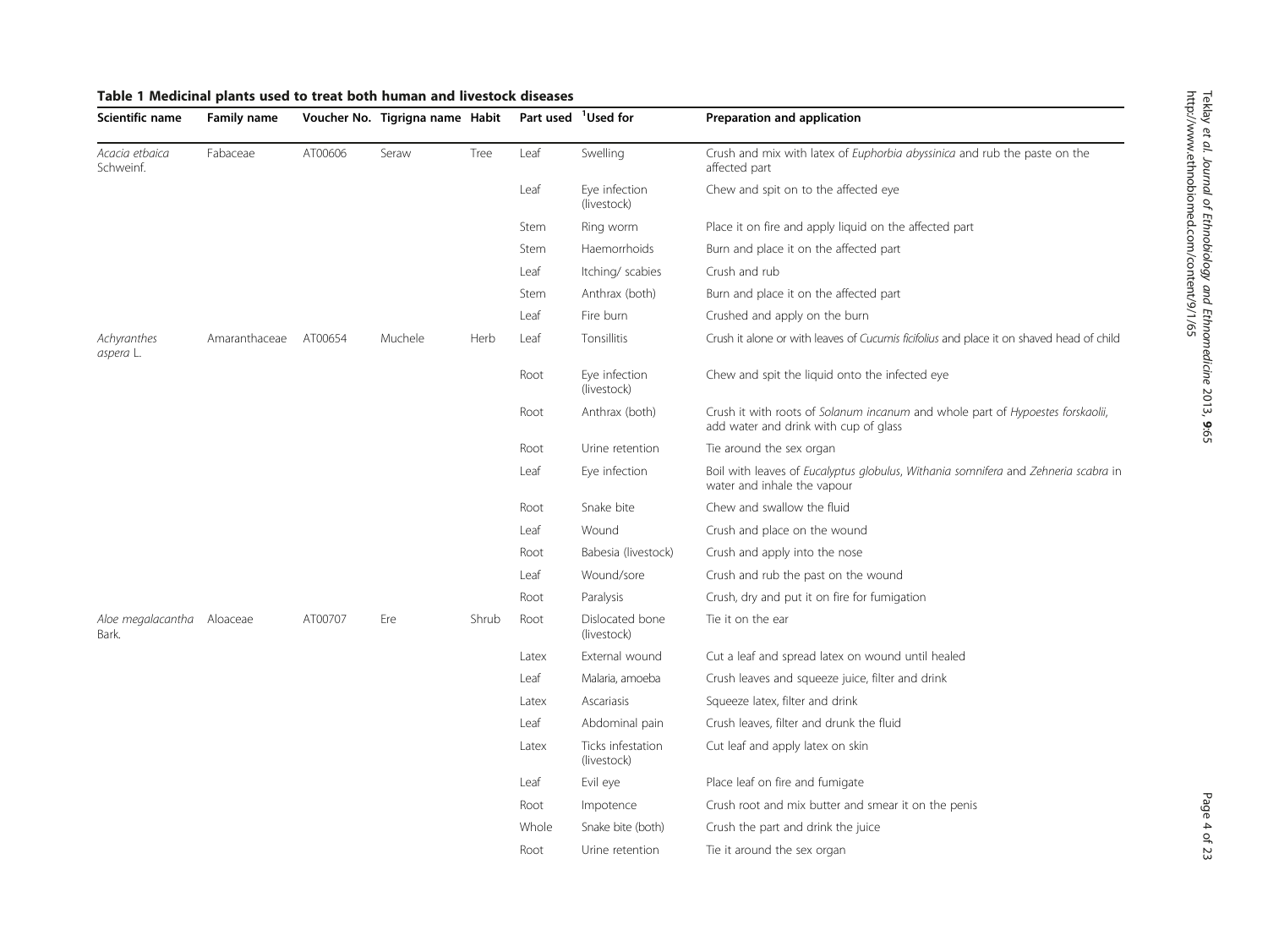| Anethum<br>graveolens L.                               | Apiaceae               | AT00677 | Shilan        | Herb    | Whole           | Urine retention (both)                      | Crush, filter and drink the fluid                                                                                                                                |
|--------------------------------------------------------|------------------------|---------|---------------|---------|-----------------|---------------------------------------------|------------------------------------------------------------------------------------------------------------------------------------------------------------------|
|                                                        |                        |         |               |         |                 |                                             | Boil it in water and drink the fluid                                                                                                                             |
| Calotropis procera<br>(Aiton) W.T. Aiton               | Asclepiadaceae         | AT00612 | Ginda         | Shrub   | Leaf &<br>latex | External wound                              | Crush it with leaves of Ficus palmata and smear paste on affected part until healed                                                                              |
|                                                        |                        |         |               |         | Latex           | Tinea capitis                               | Cut leaf or stem and smear latex on affected part until healed                                                                                                   |
|                                                        |                        |         |               |         | Leaf            | Itching/skin rash                           | Burn and grind leaves and spread on skin with butter                                                                                                             |
|                                                        |                        |         |               |         | Latex           | Swelling (livestock)                        | Apply latex on affected part                                                                                                                                     |
| Calpurnia aurea<br>(Ait.) Benth.                       | Fabaceae               | AT00614 | Hitsawts      | Tree    | Leaf            | Lice and ticks<br>infestation (livestock)   | Crush and apply paste on skin                                                                                                                                    |
|                                                        |                        |         |               |         | Seed            | Diarrheal                                   | Grind part, mix it with milk product locally called (mancheba) and drink                                                                                         |
|                                                        |                        |         |               |         | Leaf            | Abdominal pain                              | Crush, filter and drink the fluid                                                                                                                                |
|                                                        |                        |         |               |         | Leaf            | Herpes zoster                               | Dry the leaves and mix them with leaves of Datura stramonium and leaves of Clutia<br>abyssinica, grind them and make past with butter and apply on affected part |
|                                                        |                        |         |               |         | Seed            | Haemorrhoids                                | Grind and mix it with honey and milk and eat it                                                                                                                  |
|                                                        |                        |         |               |         | Leaf            | Tinea capitis                               | Crush and spread paste on the affected part                                                                                                                      |
| Chenopodium<br>murale L.                               | Chenopodiaceae AT00650 |         | Hamli giweo   | Herb    | Leaf            | Swelling (both)                             | Crush part and apply on the affected part                                                                                                                        |
|                                                        |                        |         |               |         | Leaf            | Fire burn                                   | Burn leaves in oven, grind, mix with butter and smear paste on affected part                                                                                     |
|                                                        |                        |         |               |         | Leaf            | Anthrax (human)                             | Placing around fire then after rubbing by the leaf to the affected part                                                                                          |
|                                                        |                        |         |               |         | Leaf            | External wound                              | Crush the part and apply it on the wound                                                                                                                         |
|                                                        |                        |         |               |         | Leaf            | Dandruff                                    | Crush and smear on affected part                                                                                                                                 |
| Clematis hirsuta<br>Perr. & Guill.                     | Ranunculaceae          | AT00680 | Hareg         | Climber | Root            | Anthrax (both)                              | Crush roots with butter and apply the paste                                                                                                                      |
|                                                        |                        |         |               |         | Leaf            | Herpes zoster                               | Burn leaves in oven with leaves of Dodonaea angustifolia, grind, mix with butter<br>and apply on the affected part                                               |
| Clerodendrum<br>myricoides (Hochst.)<br>R.Br. ex Vatke | Lamiaceae              | AT00643 | Shiwha        | Shrub   | Root            | Urine retention (both)                      | Crushed, add water, filter and drink                                                                                                                             |
|                                                        |                        |         |               |         | Stem            | Snake bite                                  | burn stem and apply it on the affected part while hot                                                                                                            |
|                                                        |                        |         |               |         | Leaf            | Tinea captis                                | Burn leaves in oven, grind, add butter and rub it on affected part                                                                                               |
|                                                        |                        |         |               |         | Root            | Evil sprit                                  | Crush by mixing with roots of Withania somnifera, Carissa spinarum, Jasminum<br>gratissimum and Maytenus senegalensis, put it on fire for fumigation             |
| Clutia abyssinica<br>Jaub. & Spach.                    | Euphorbiaceae          | AT00659 | Tewshealalito | Shrub   | Leaf            | Tinea capitis                               | Crush leaves and rub the paste on affected part or dry the crushed leaves, add<br>butter and apply                                                               |
|                                                        |                        |         |               |         | Leaf            | Ring worm                                   | Rubbing the affected part by the leaf                                                                                                                            |
|                                                        |                        |         |               |         | Leaf            | Internal parasites<br>infection (livestock) | Crushed and drunk the fluid                                                                                                                                      |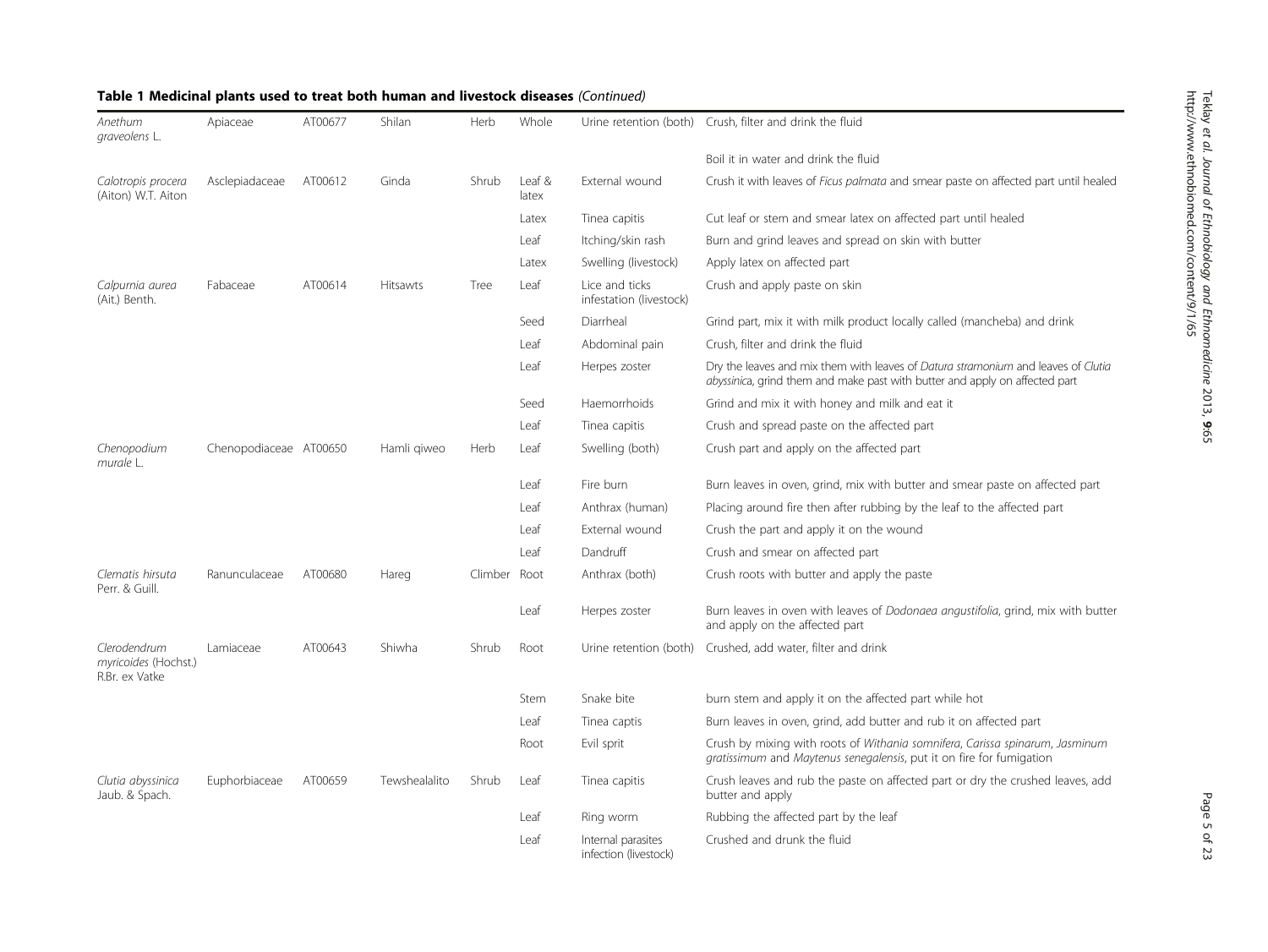|                                                                 |            |         |                       |              | Leaf           | Herpes zoster                            | Dry and mix leaves with dried leaves of Calpurnia aurea and Datura stramonium,<br>grind, add butter and spread paste on affected part              |
|-----------------------------------------------------------------|------------|---------|-----------------------|--------------|----------------|------------------------------------------|----------------------------------------------------------------------------------------------------------------------------------------------------|
|                                                                 |            |         |                       |              | Leaf &<br>bark | Black spider bite                        | Crush, filter and drink                                                                                                                            |
|                                                                 |            |         |                       |              | Leaf           | Leshimaniasis                            | Crush and apply paste on affected part                                                                                                             |
| Cucumis ficifolius A. Cucurbitaceae<br>Rich.                    |            | AT00642 | Ramboambo             | Herb         | Leaf           | Anthrax (both)                           | Crush the part with leaves of Dyschoriste radicans, mix it with honey and placed<br>it on affected part                                            |
|                                                                 |            |         |                       |              | Root           | Snake, scorpion and<br>black spider bite | Grind the part, mix with honey and eat it                                                                                                          |
|                                                                 |            |         |                       |              | Fruit          | Wound/sore                               | Apply fruit juice on the affected part                                                                                                             |
|                                                                 |            |         |                       |              | Whole          | Jaundice/ hepatitis                      | Crush, add water, filter and drink or Chew and swallow the product                                                                                 |
|                                                                 |            |         |                       |              | Leaf           | Tonsillitis                              | Mix the leaves of the plant with leaves of Achyranthes aspera, crush and place<br>the paste on shaved part of head of a sick child                 |
|                                                                 |            |         |                       |              | Root           | Toothache                                | Chew part with the diseased teeth                                                                                                                  |
|                                                                 |            |         |                       |              | Root           | Joint pain                               | Crush, filter and drink the fluid                                                                                                                  |
|                                                                 |            |         |                       |              | Root           | Abdominal pain<br>(both)                 | Mix root of the plant with bark of Croton macrostachyus, dry the paste, mix it<br>with butter and drink it or chew the product and drink the fluid |
|                                                                 |            |         |                       |              | Root           | Vomiting                                 | Crush and drink the fluid                                                                                                                          |
| Cyphostema<br>adenocaule (Steud.<br>ex A.Rich.)                 | Vitaceae   | AT00681 | Aserkuca<br>asergundi | Climber Root |                | Snake bite (both)                        | Crush, filter and drunk the fluid                                                                                                                  |
|                                                                 |            |         |                       |              | Root           | Snake venation<br>(repulsion)            | Tie it on the body                                                                                                                                 |
| Cyphostemma<br>junceum (Webb)<br>Desc. Ex Wild & R.B.<br>Drumm. | Vitaceae   | AT00686 | Etse zewye            | Herb         | Root bark      | Snake bite (both)                        | Crush and eat the paste with honey                                                                                                                 |
|                                                                 |            |         |                       |              | Whole          | Toothache                                | Chew and swallow the juice                                                                                                                         |
|                                                                 |            |         |                       |              | Whole          | Spider bite                              | Chew and swallow fluid                                                                                                                             |
|                                                                 |            |         |                       |              | Leaf           | Evil eye                                 | Place part on fire for fumigation                                                                                                                  |
| Datura<br>stramonium L.                                         | Solanaceae | AT00672 | Mestenagr             | Herb         | Leaf           | Itching/ scabies                         | Crush and apply on affected part                                                                                                                   |
|                                                                 |            |         |                       |              | Leaf           | External wound                           | Crush and apply on affected part                                                                                                                   |
|                                                                 |            |         |                       |              | Seed           | Toothache                                | Place it on fire and inhale the smoke through mouth                                                                                                |
|                                                                 |            |         |                       |              | Leaf           | Herpes zoster                            | Dried leaves of the plant and Calpurnia aurea and Clutia abyssinica are ground<br>mixed powder with butter and apply on affected part              |
|                                                                 |            |         |                       |              | Leaf           | Wound/sore                               | Crush and apply on affected part                                                                                                                   |
|                                                                 |            |         |                       |              | Leaf           | Anthrax (livestock)                      | Crush by mixing with leaves of Solanum mariginatum and Malva verticillata and<br>apply paste on affected part                                      |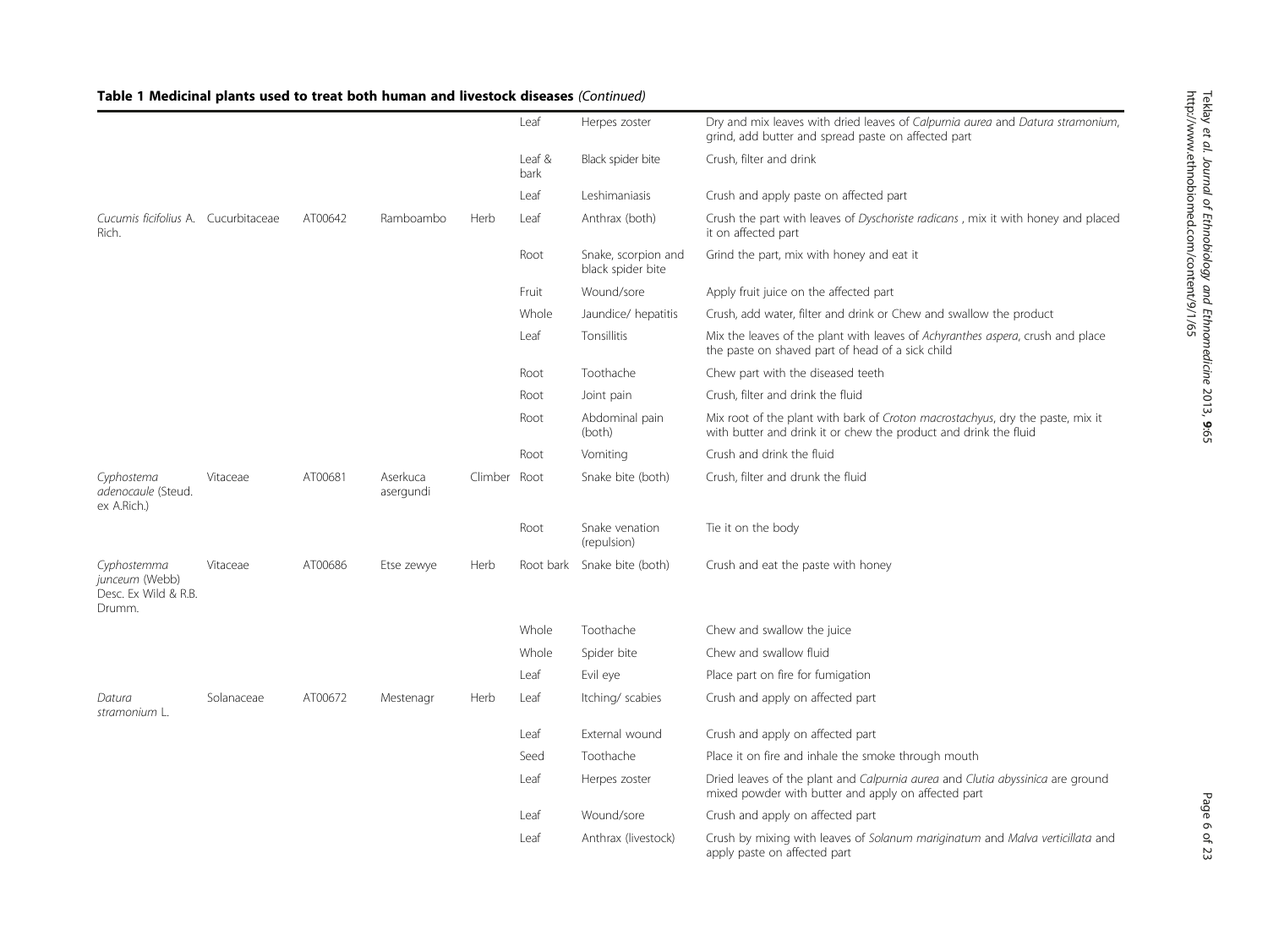| Dodonia<br>angustifolia L.f.                                  | Sapindaceae   | AT00610 | Tahses      | Tree  | Leaf      | Herpes zoster                  | Dry the leaf of the plant alone or mixed with the leaf of Clematis hirsuta on hot<br>stove, grind, add butter and rub affected part |
|---------------------------------------------------------------|---------------|---------|-------------|-------|-----------|--------------------------------|-------------------------------------------------------------------------------------------------------------------------------------|
|                                                               |               |         |             |       | Seed      | Malaria                        | Grind and eat it with honey                                                                                                         |
|                                                               |               |         |             |       | Leaf      | Dislocated bone<br>(livestock) | Crush and apply on damaged part                                                                                                     |
|                                                               |               |         |             |       | Leaf      | Eye infection                  | Crush and apply droplets into the infected eye                                                                                      |
|                                                               |               |         |             |       | Leaf      | Fire burn                      | Dry it in oven, grind, and butter sulphur and spread it on the affected part                                                        |
| Echinops Kebericho<br>Mesfin                                  | Asteraceae    | AT00685 | Dander      | Herb  | Root      | Dislocated bone<br>(livestock) | Tie it on damaged part                                                                                                              |
|                                                               |               |         |             |       | Stem      | Haemorrhoids                   | Place a burned stem and apply it on affected while hot                                                                              |
| Euclea racemosa<br>Murr. subsp. schimperi<br>(A.DC.) F. White | Ebenaceae     | AT00611 | Keleaw      | Shrub | Whole     | Evil eye                       | Crush and tie powder around the neck                                                                                                |
|                                                               |               |         |             |       | Root bark | Snake bite (both)              | Crush, add water and drunk the fluid                                                                                                |
|                                                               |               |         |             |       | Root      | Paralysis                      | Crush and drink juice with milk                                                                                                     |
|                                                               |               |         |             |       | Root      | Black spider bite              | Chew and swallow the fluid                                                                                                          |
|                                                               |               |         |             |       | Root bark | Abdominal pain                 | Boil it in water and drink the fluid                                                                                                |
|                                                               |               |         |             |       | Root      | Toothache                      | Chew part with the affect tooth                                                                                                     |
|                                                               |               |         |             |       | Root      | Amoeba                         | Remove bark of the root, boil it and drink the fluid with mancheba, milk product                                                    |
| Euphorbia<br>abyssinica J.F.Gmel.                             | Euphorbiaceae | AT00706 | Kulqual     | Tree  | Latex     | Ascariasis                     | Mix part with locally made beer and drink it or mix it enjera (local food) and eat it                                               |
|                                                               |               |         |             |       | Latex     | Abdominal pain                 | Mix it with tihni (made from flour of roasted barley) and eat it                                                                    |
|                                                               |               |         |             |       | Flower    | External wound                 | Crush, mix with honey and apply it on affected part                                                                                 |
|                                                               |               |         |             |       | Latex     | Leprosy                        | Smear latex on affected part                                                                                                        |
|                                                               |               |         |             |       | Latex     | Swelling (both)                | Smear latex on affected part                                                                                                        |
| Euphorbia petitiana Euphorbiaceae<br>A.Rich.                  |               | AT00687 | Hindukduk   | Herb  | Latex     | Leshimaniasis                  | Rub leaf on affected part until cure                                                                                                |
|                                                               |               |         |             |       | Root      | Dislocated bone<br>(livestock) | Tie around the damage part                                                                                                          |
| Euphorbia tirucali L.                                         | Euphorbiaceae | AT00682 | Kinchib     | Shrub | Latex     | Skin haemorrhoids              | Apply on affected part                                                                                                              |
| Galium boreo-<br>aethiopicum Puff                             | Rubiaceae     | AT00621 | Mendef adgi | Herb  | Root      | Babesia (livestock)            | Crush and apply droplets through the nose                                                                                           |
|                                                               |               |         |             |       | Root      | Toothache                      | Chew root with affected tooth                                                                                                       |
|                                                               |               |         |             |       | Root      | Evil eye                       | Placing it on fire for fumigation                                                                                                   |
|                                                               |               |         |             |       | Root      | Abdominal pain                 | Chew and swallow fluid                                                                                                              |
|                                                               |               |         |             |       | Latex     | Ring worm                      | Apply latex on affected part                                                                                                        |
|                                                               |               |         |             |       | Latex     | Swelling (livestock)           | Smear latex on swollen part                                                                                                         |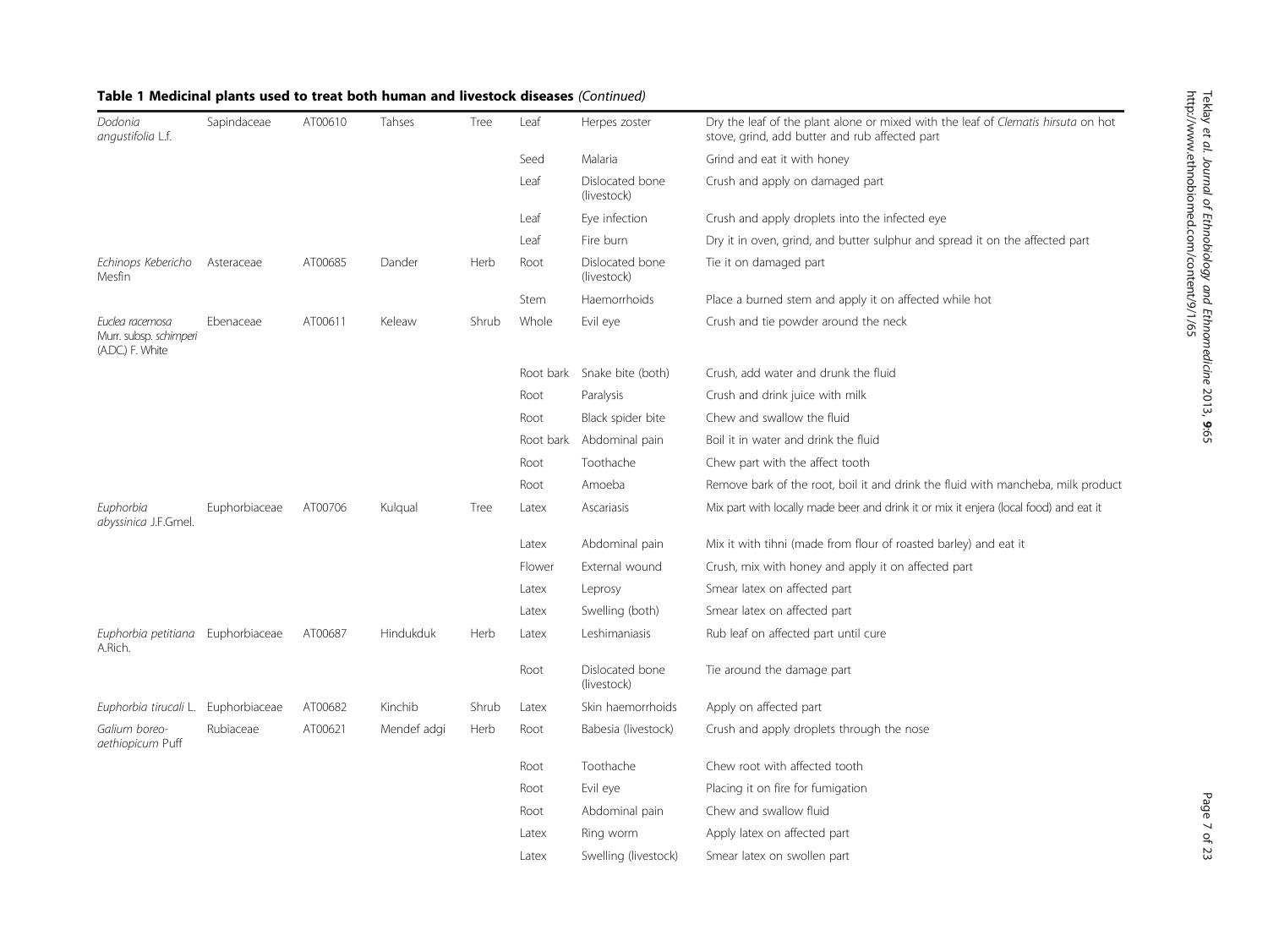| Gomphocarpus<br>purpurascens A.<br>Rich.                      | Asclepiadaceae | AT00690 | Tseba dimu | Herb  | Root  | Abdominal pain                     | Chew and swallow the fluid                                                                                                                                         |
|---------------------------------------------------------------|----------------|---------|------------|-------|-------|------------------------------------|--------------------------------------------------------------------------------------------------------------------------------------------------------------------|
|                                                               |                |         |            |       | Whole | Haemorrhoids                       | Crush and apply on affected part                                                                                                                                   |
|                                                               |                |         |            |       | Root  | Wound (livestock)                  | Crush and apply on affected part                                                                                                                                   |
|                                                               |                |         |            |       | Root  | Toothache                          | Mix part with honey and chew                                                                                                                                       |
|                                                               |                |         |            |       | Leaf  | Michi                              | Place on fire for fumigation                                                                                                                                       |
| Hypoestes forskaolii Acanthaceae<br>(Vahl) Roem. &<br>Schult. |                | AT00603 | Girbia     | Herb  | Root  | Babesia (livestock)                | Crush, mix with honey and eat                                                                                                                                      |
|                                                               |                |         |            |       | Whole | Anthrax                            | Crushed it alone or by mixing with seeds of Lepidium sativum, roots of Solanum<br>incanum, Achyranthes aspera and Verbascum sinaiticum, filter and drink the fluid |
|                                                               |                |         |            |       | Root  | Abdominal pain                     | Chew and swallow the fluid                                                                                                                                         |
|                                                               |                |         |            |       | Leaf  | Wound/sore                         | Crush apply on affected part                                                                                                                                       |
|                                                               |                |         |            |       | Root  | Ascariasis                         | Boiling in milk with leaves of Lantana trifolia and drunk                                                                                                          |
|                                                               |                |         |            |       | Root  | Cough                              | Place it on fire for fumigation                                                                                                                                    |
| Hypericum<br>annulatum Moris.                                 | Hypericaceae   | AT00668 | Aklti      | Herb  | Leaf  | Eye infection (both)               | Dry, Grind, add butter and apply on affected part                                                                                                                  |
| Justicia<br>schimperiana<br>(Hochst. ex Nees)<br>T.Anders.    | Acanthaceae    | AT00632 | Shimieya   | Shrub | Leaf  | Dysentery                          | Crush, add water and drink                                                                                                                                         |
|                                                               |                |         |            |       | Leaf  | Jaundice                           | Crush and eat it with enjera (local food) or add milk and drink it                                                                                                 |
|                                                               |                |         |            |       | Leaf  | Wound                              | Boiling with roots of Withania somnifera and washing                                                                                                               |
|                                                               |                |         |            |       | Leaf  | Arthritis                          | Boil it in water and wash body with it                                                                                                                             |
| Laggera tomentosa<br>(Sch.Bip ex A.Rich.)                     | Asteraceae     | AT00679 | Kash koshe | Shrub | Leaf  | Leeches infestation<br>(livestock) | Crush and add juice through the nose                                                                                                                               |
|                                                               |                |         |            |       | Leaf  | Ring worm                          | Rub it on affected part                                                                                                                                            |
| Lepidium sativum L. Brassicaceae                              |                | AT00708 | Shimfa     | Herb  | Seed  | Wound/sore                         | Crush seeds leaves of Dyschoriste radicans and bulb of Allium sativum and tie on<br>affected part                                                                  |
|                                                               |                |         |            |       | Seed  | Itching/scabies                    | Crush seeds with leaves of Rumex nervosus and Withania somnifera and bulb of<br>Allium sativum, sock it in water and wash body with it                             |
|                                                               |                |         |            |       | Seed  | Swelling (both)                    | Crush and apply it on affected part                                                                                                                                |
|                                                               |                |         |            |       | Seed  | Abdominal pain                     | Crush, add water and drink                                                                                                                                         |
|                                                               |                |         |            |       | Seed  | Anthrax (both)                     | Crush it by mixing it with whole part of Hypoestes forskaolii, roots of Solanum<br>incanum and Verbascum sinaiticum, filter and drink the fluid                    |
|                                                               |                |         |            |       | Stem  | Haemorrhoids                       | Burn it on fire add apply it on affected part while hot                                                                                                            |
|                                                               |                |         |            |       | Leaf  | Michi                              | Crush it with bulbs of Allium sativum and eat or rub it on the skin                                                                                                |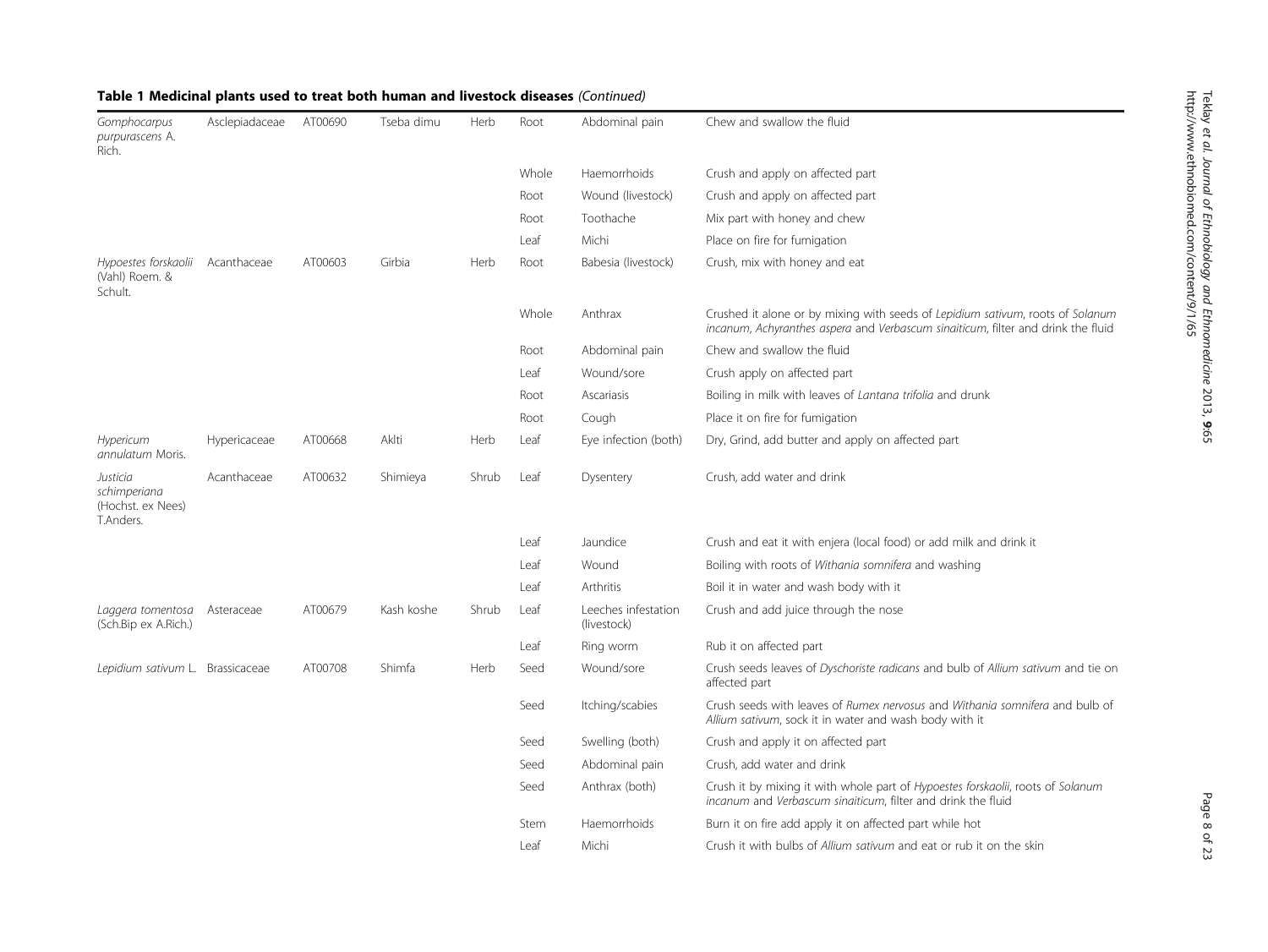| Malva verticillata L.                          | Malvaceae     | AT00625 | Enkiaftha                | Herb  | Leaf  | External wound                           | Crush and rub apply it on the affected part                                       |
|------------------------------------------------|---------------|---------|--------------------------|-------|-------|------------------------------------------|-----------------------------------------------------------------------------------|
|                                                |               |         |                          |       | Leaf  | Anthrax (both)                           | Crush it with leaves of Datura stramonium and Solanum mariginatum and apply<br>it |
| Melia azadrachta L. Meliaceae                  |               | AT00695 | Limo, nim                | Tree  | Leaf  | External wound (both)                    | Crush and apply it                                                                |
| Opuntia ficus-indica Cactaceae<br>(L.) Miller. |               | AT00713 | Beles (kulqual<br>bahri) | Shrub | Leaf  | Anthrax                                  | Place it on fire and apply it on affected part while hot                          |
|                                                |               |         |                          |       | Leaf  | Lice or fleas<br>infestation (livestock) | Crush, rub on skin                                                                |
|                                                |               |         |                          |       | Leaf  | Dandruff                                 | Crush and rub it on affected part                                                 |
| Otostegia<br>integrifolia Benth.               | Lamiaceae     | AT00652 | Chiendog                 | Shrub | Leaf  | Ascariasis                               | Crush, filter and drink the fluid                                                 |
|                                                |               |         |                          |       | Root  | Abdominal pain                           | Chew and swallow the fluid                                                        |
|                                                |               |         |                          |       | Leaf  | Lice or fleas<br>infestation (livestock) | Place it on fire for fumigation                                                   |
| Premna oligotricha<br>Baker                    | Lamiaceae     | AT00633 | Sasa                     | Shrub | Whole | Synerosis celebralis<br>(livestock)      | Place on fire for fumigation                                                      |
|                                                |               |         |                          |       | Leaf  | Toothache                                | Chew it with affected tooth                                                       |
| Ricinus communis                               | Euphorbiaceae | AT00688 | Guile                    | Herb  | Leaf  |                                          | External wound (both) Crush and apply it on the wound                             |
| Rumex nepalensis<br>Spreng.                    | Polygonaceae  | AT00618 | Dengele,<br>shembobata   | Herb  | Leaf  | Ring worm                                | Rub it on affected part                                                           |
|                                                |               |         |                          |       | Root  | Fire burn                                | Crush by mixing it with urine and apply it on damaged part                        |
|                                                |               |         |                          |       | Leaf  | Tinea capitis                            | Mix it with fruit of Citrus aurantifolia and rub it affected part                 |
| Schinus molle L.                               | Anacardiaceae | AT00648 | Tikur berbere            | Tree  | Leaf  | Jaundice                                 | Crush, filter and drink the fluid                                                 |
|                                                |               |         |                          |       | Leaf  | Diarrheal                                | Crush, filter and drink the fluid                                                 |
|                                                |               |         |                          |       | Leaf  | Bloating (livestock)                     | Crush and drink the fluid                                                         |
|                                                |               |         |                          |       | Leaf  | Tonsillitis                              | Crush and drunk it with coffee                                                    |
|                                                |               |         |                          |       |       |                                          | Crush and apply it on shaved head of sick child                                   |
|                                                |               |         |                          |       | Leaf  | Michi                                    | Crush, filter and drink the fluid                                                 |
| Sida schimperiana<br>Hochst. ex A.Rich.        | Malvaceae     | AT00636 | Tifraria                 | Shrub | Root  | Rh disease                               | Crush, filter and drink a cup of fluid                                            |
|                                                |               |         |                          |       | Root  | Paralysis                                | Tie root around the affected part                                                 |
|                                                |               |         |                          |       | Root  | Dislocated bone<br>(livestock)           | Tie it on tail of the affected animal                                             |
|                                                |               |         |                          |       | Root  | Abortion (livestock)                     | Tie it on tail of the animal                                                      |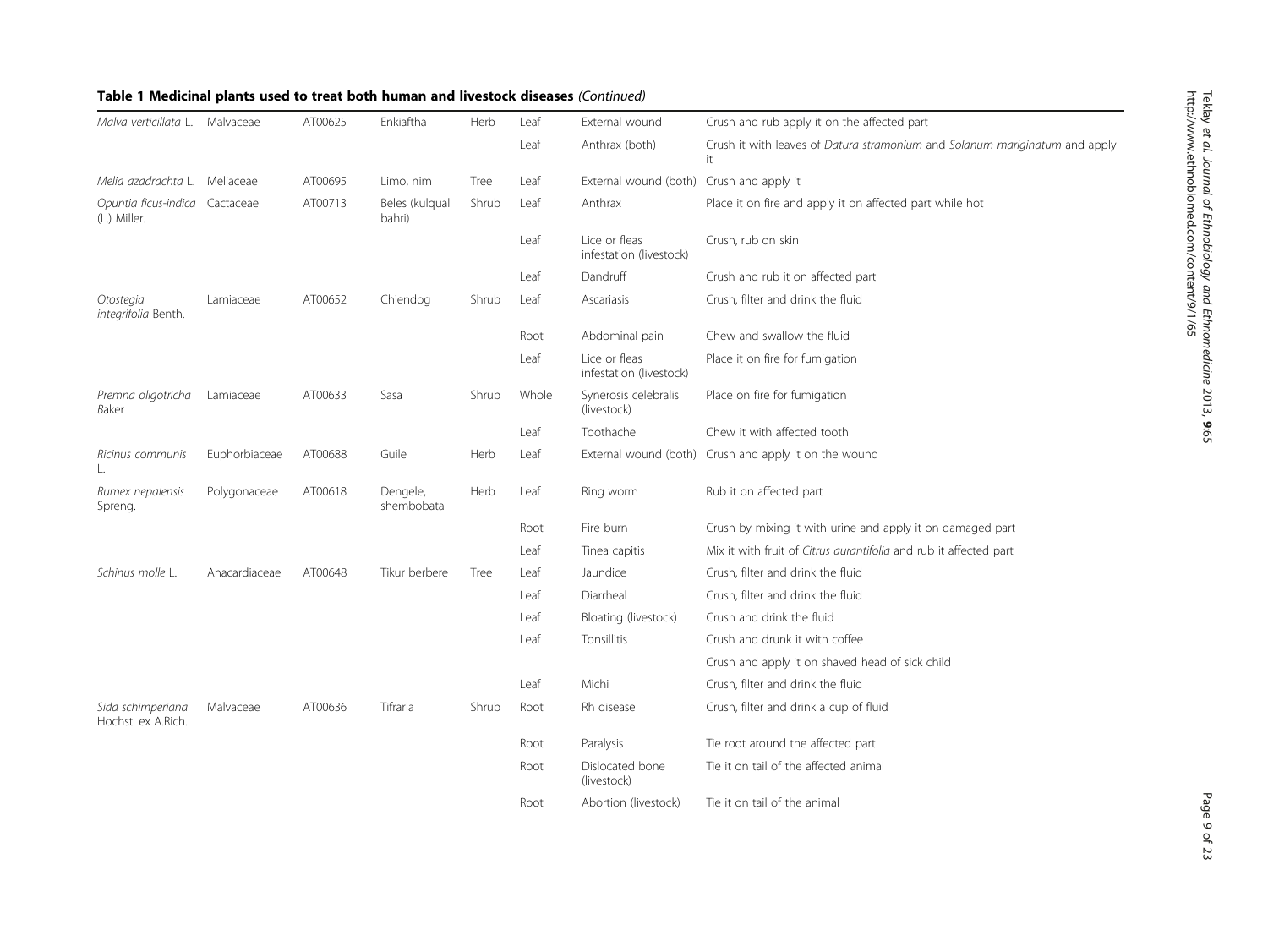| Solanum<br>hastifollium Hochst.<br>ex Dunal in DC. | Solanaceae | AT00641 | Alalmo kalbi        | Shrub | Root            | Abortion (livestock)                  | Tie it on tail of the animal                                                                                                                                           |
|----------------------------------------------------|------------|---------|---------------------|-------|-----------------|---------------------------------------|------------------------------------------------------------------------------------------------------------------------------------------------------------------------|
|                                                    |            |         |                     |       | Root            | Evil eye                              | Place it on fire for fumigation                                                                                                                                        |
|                                                    |            |         |                     |       | Leaf &<br>fruit | Anthrax (livestock)                   | Crush and add honey and apply or squeeze it into affected part or crush, filter<br>and drink                                                                           |
|                                                    |            |         |                     |       | Leaf            | Tonsillitis                           | Crush by mixing it with leaves of Solanum incanum and place on shaved head<br>of sick child                                                                            |
|                                                    |            |         |                     |       | Fruit           | Ear diseases                          | Squeeze to produce juice, add goat butter and apply through the nose                                                                                                   |
|                                                    |            |         |                     |       | Leaf            | Cellulitis                            | Crush and apply                                                                                                                                                        |
|                                                    |            |         |                     |       | Root            | Toothache                             | Chew with affected part                                                                                                                                                |
| Solanum<br>incanum L.                              | Solanaceae | AT00617 | Niesheton<br>engule | Shrub | Root            | Abdominal pain                        | Chew and swallow the fluid                                                                                                                                             |
|                                                    |            |         |                     |       |                 | Root bark External wound<br>infection | Dry, grind and apply on affected part                                                                                                                                  |
|                                                    |            |         |                     |       | Leaf            | Tonsillitis                           | Crush by mixing with leaves of Solanum hastifolium and place it on the shaved<br>head of sick child                                                                    |
|                                                    |            |         |                     |       | Root            | Anthrax (both)                        | Crush by mixing with seeds of Lepidium sativum, whole part of Hypoestes<br>forskaolii, roots of Achyranthes aspera and Verbascum sinaiticum, filter and drink<br>fluid |
|                                                    |            |         |                     |       |                 |                                       | Crush and apply on affected part                                                                                                                                       |
| Solanum<br>mariginatum L.f.                        | Solanaceae | AT00716 | Aby ungule          | Shrub | Root            | Abdominal pain                        | Chew and swallow the fluid or boil and drink the fluid                                                                                                                 |
|                                                    |            |         |                     |       | Seed            | External wound<br>infection           | Grind and apply on affected part                                                                                                                                       |
|                                                    |            |         |                     |       | Seed            | Cough                                 | Burn, grind, mix it with sugar or honey and swallow it                                                                                                                 |
|                                                    |            |         |                     |       | Fruit           | Breathing problem<br>(livestock)      | Crush apply through the nose                                                                                                                                           |
|                                                    |            |         |                     |       | Leaf            | Anthrax (both)                        | Crush by mixing with leaves of Datura stramonium and Malva verticillata apply it<br>on affected part or crush, filter and drink the fluid                              |
|                                                    |            |         |                     |       | Root            | Ascariasis                            | Crush by mixing with roots of Zehneria scabra, and Verbena officinalis, filter and<br>drink the fluid                                                                  |
| Trigonella foenum-<br>graecum (Bunge)<br>Gurke.    | Fabaceae   | AT00699 | Abeake              | Herb  | Seed            | Abdominal pain                        | Grind, add water and drink                                                                                                                                             |
|                                                    |            |         |                     |       | Seed            | Swelling (both)                       | Grind by mixing with beans and rub paste on affected part                                                                                                              |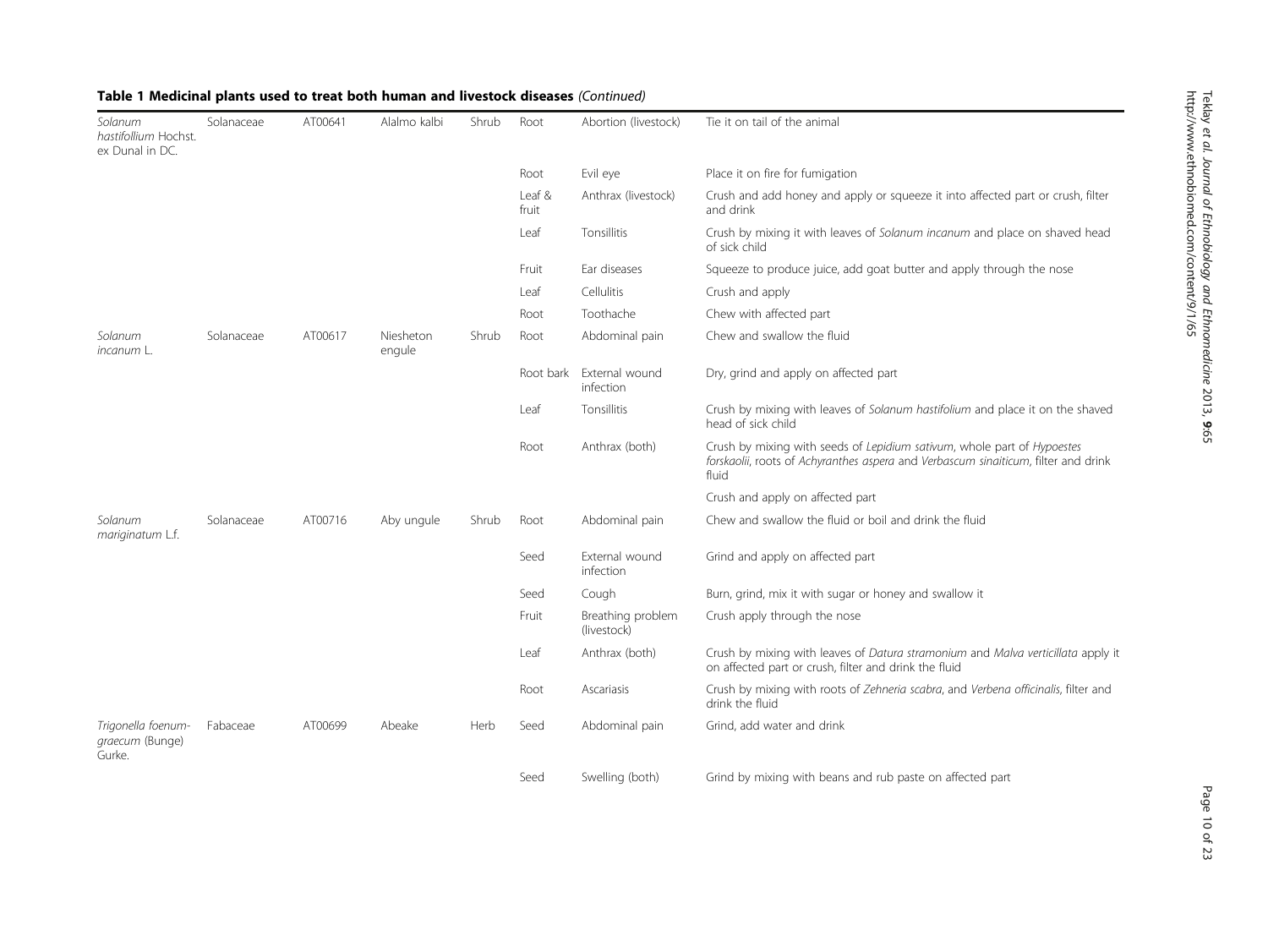| Verbascum<br>singiticum Benth.   | Scrophulariaceae AT00634 |         | Tirnake<br>(handega) | Herb | Leaf      | Fire burn           | Crush and apply fluid on the burned skin                                                                                                                                          |
|----------------------------------|--------------------------|---------|----------------------|------|-----------|---------------------|-----------------------------------------------------------------------------------------------------------------------------------------------------------------------------------|
|                                  |                          |         |                      |      | Root      | Tonsillitis         | Crush, filter and drink with a cup                                                                                                                                                |
|                                  |                          |         |                      |      | Root      | Evil eye            | Place it on fire with sulphur for fumigation                                                                                                                                      |
|                                  |                          |         |                      |      | Root      | Toothache           | Chew it                                                                                                                                                                           |
|                                  |                          |         |                      |      | Root bark | Haemorrhoids        | Crush, filter and drink                                                                                                                                                           |
|                                  |                          |         |                      |      | Leaf      | External wound      | Crush and apply on affected part                                                                                                                                                  |
|                                  |                          |         |                      |      | Root      | Anthrax (livestock) | Crush with seeds of Lepidium sativum, roots of Solanum incanum and whole part<br>of Hypoestes forskaolii, filter and drink the fluid                                              |
|                                  |                          |         |                      |      |           |                     | Crush, mix with honey and eat it                                                                                                                                                  |
|                                  |                          |         |                      |      | Root      | Dislocated bone     | Tie around the affected part                                                                                                                                                      |
| Withania somnifera<br>(L.) Dunal | Solanaceae               | AT00630 | Agol                 | Herb | Leaf      | Eye infection       | Boil it in water by mixing with leaves of Eucalyptus globulus, roots of Achyranthes<br>aspera and Cynoglossum lanceolataum and leaves of Zehneria scabra and inhale<br>the vapour |
|                                  |                          |         |                      |      | Whole     | Evil eye            | Crush by mixing with roots of Carissa spinarum and put it on for fumigation                                                                                                       |
|                                  |                          |         |                      |      | Whole     | Michi               | Soak in water by mixing with leaves of Rumex nervosus and juices of Citrus<br>aurantifolia and wash body with it                                                                  |
|                                  |                          |         |                      |      |           |                     | Boil by mixing with Justicia schimperiana and wash the body with it                                                                                                               |
|                                  |                          |         |                      |      |           |                     | Place it on by mixing with leaves of Zehneria scabra and Eucalyptus globulus and<br>fumigate                                                                                      |
|                                  |                          |         |                      |      | Leaf      | Itching/scabies     | Crush by mixing with leaves of Rumex nervosus, seeds of Lepidium sativum and<br>bulbs of Allium sativum, soak it in water and wash affected part with it                          |
|                                  |                          |         |                      |      | Root      | Paralysis           | Place it on fire for fumigation                                                                                                                                                   |
|                                  |                          |         |                      |      | Root      | Evil sprit          | Crush by mixing with roots of Clerodendrum myricoides, Carissa spinarum,<br>Jasminum gratissimum and Maytenus senegalensis and place it on fire for<br>fumigation                 |

<sup>1</sup>Unless indicated, the disease is that of human.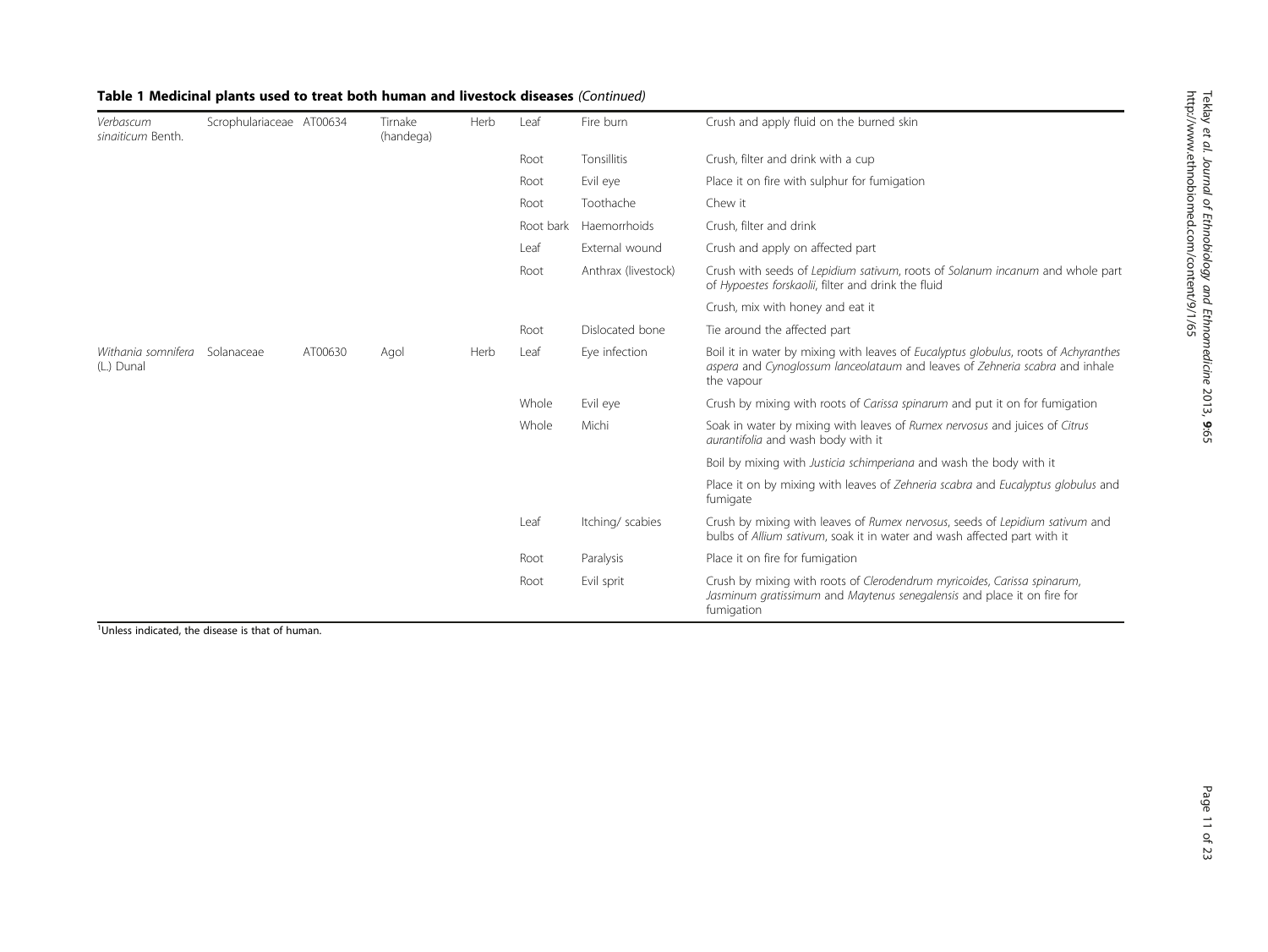<span id="page-11-0"></span>

| Scientific name                                     | Family name  | No.     | Voucher Tigrigna<br>name | Habit        | Part<br>used | Used for         | Preparation and application                                                                                                                   |
|-----------------------------------------------------|--------------|---------|--------------------------|--------------|--------------|------------------|-----------------------------------------------------------------------------------------------------------------------------------------------|
| Abutilon bidentatum (Hochst.) A. Malvaceae<br>Rich. |              | AT00635 | Neger<br>negarito        | Shrub        | Leaf         | Michi            | Crush, filter and drink                                                                                                                       |
|                                                     |              |         |                          |              | Leaf         | Abdominal pain   | Crush, filter and drink by adding milk                                                                                                        |
| Acacia abyssinica Hochst.ex Benth. Fabaceae         |              | AT00700 | Memona                   | Tree         | Bark         | Herpes zoster    | Crush and apply on affected part                                                                                                              |
|                                                     |              |         |                          |              | Root         | Evil eye         | Crush and place on fire for fumigation                                                                                                        |
| Acokanthera schimperi (A.DC.)<br>Schweinf.          | Apocynaceae  | AT00649 | Mebtie                   | Tree         | Bark         | Itching/ scabies | Boil it in water and wash body with it                                                                                                        |
| Ajuga integrifolia Buch-Ham.                        | Lamiaceae    | AT00675 | Endifdif                 | Herb         | Leaf         | Tinea capitis    | Crush and rub on the affected part                                                                                                            |
|                                                     |              |         |                          |              | Leaf         | Ascariasis       | Crush, filter and drink                                                                                                                       |
|                                                     |              |         |                          |              | Leaf         | Tap worm         | Crush, filter and drink                                                                                                                       |
|                                                     |              |         |                          |              | Leaf         | Abdominal pain   | Crush, filter and drink                                                                                                                       |
| Allium sativum L.                                   | Alliaceae    | AT00709 | Tsaeda<br>shingurti      | Herb         | <b>Bulb</b>  | Wound/sore       | Crush by mixing with leaves of Dyschoriste radicans<br>and Lepidium sativum and tie on the affected part                                      |
|                                                     |              |         |                          |              | <b>Bulb</b>  | Cough            | Eat or smell the part or crush and eat it with honey                                                                                          |
|                                                     |              |         |                          |              | <b>Bulb</b>  | Paralysis        | Crush and rub on body                                                                                                                         |
|                                                     |              |         |                          |              | <b>Bulb</b>  | Toothache        | Chew with the affected tooth                                                                                                                  |
|                                                     |              |         |                          |              | <b>Bulb</b>  | Itching/scabies  | Crush by mixing with leaves of Rumex nervosus and Withania somnifera and<br>seeds of Lepidium sativum, soak it in water and wash body with it |
|                                                     |              |         |                          |              | <b>Bulb</b>  | Malaria          | Crush and it alone or by mixing with seeds of Lepidium sativum and eat it                                                                     |
|                                                     |              |         |                          |              | <b>Bulb</b>  | Amoeba           | Grind and eat it with honey                                                                                                                   |
|                                                     |              |         |                          |              | <b>Bulb</b>  | Rabies           | Eat the part                                                                                                                                  |
|                                                     |              |         |                          |              | Whole        | Michi            | Crush and apply the paste or place it on fire for fumigation                                                                                  |
| Amorphophallus abyssinicus<br>(Rich.) N.E.Br.       | Araceae      | AT00637 | Hambagita                | Herb         | Leaf         | Tinea capitis    | Crush and apply on affected part                                                                                                              |
| Argemone mexicana L.                                | Papaveraceae | AT00615 | Eshok tilian,<br>medafe  | Herb         | Latex        | External wound   | Apply it on the affected part until cure                                                                                                      |
|                                                     |              |         |                          |              | Latex        | Leshimaniasis    | Apply it on affected part until cure                                                                                                          |
|                                                     |              |         |                          |              | Leaf         | Tinea capitis    | Crush and apply                                                                                                                               |
| Artemisia abyssinica Sch.Bip. ex<br>A.Rich.         | Asteraceae   | AT00678 | Chena baria              | Herb         | Whole        | Evil eye         | Mix with bulbs of Allium sativum and smell it                                                                                                 |
|                                                     |              |         |                          |              | Leaf         | Michi            | Crush by mixing with bulbs of Allium sativum and seeds of Lepidium<br>sativum, add water and rub it on the skin                               |
| Asparagus africanus Lam.                            | Asparagaceae | AT00658 | Kastanito                | Climber Root |              | Dislocated bone  | Tie it on affected part                                                                                                                       |
|                                                     |              |         |                          |              | Root         | Evil eye         | Place on fire for fumigation                                                                                                                  |
|                                                     |              |         |                          |              | Root         | Leshimaniasis    | Crush, mix it with honey and apply on affected part                                                                                           |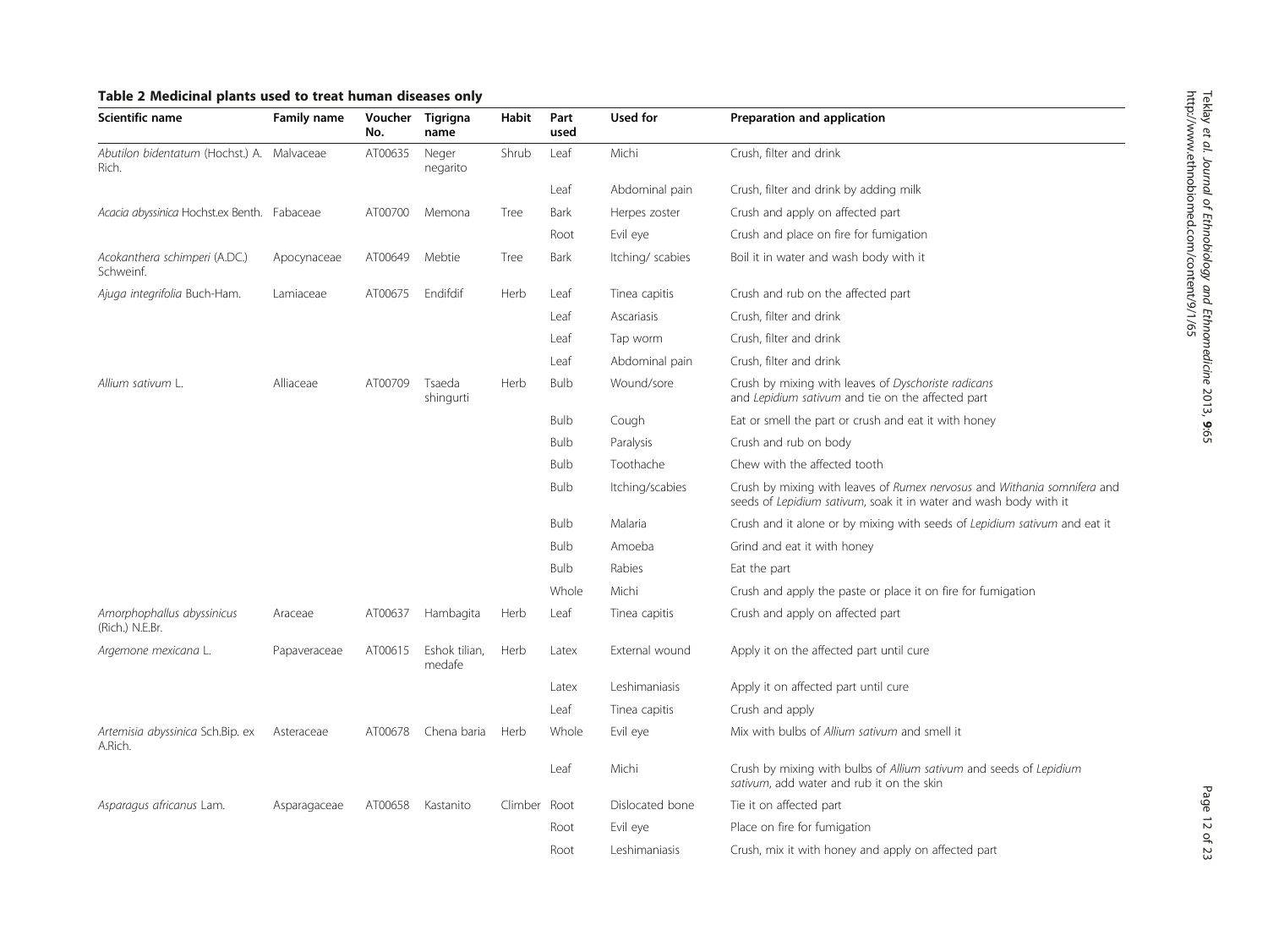| Becium grandiflorum (Lam.) Pic.<br>Serm.      | Lamiaceae     | AT00609 | Tebeb                | Shrub | Root               | Black spider bite | Chew and swallow the fluid                                                                                                                                          |
|-----------------------------------------------|---------------|---------|----------------------|-------|--------------------|-------------------|---------------------------------------------------------------------------------------------------------------------------------------------------------------------|
| Bidens camporum (Hutch.)<br>Mesfin            | Asteraceae    | AT00604 | Tselime<br>teneg     | Herb  | Leaf               | Eye infection     | Squeeze and apply liquid into the affected eye                                                                                                                      |
|                                               |               |         |                      |       | Whole              | Michi             | Crush, filter and drink the fluid.                                                                                                                                  |
|                                               |               |         |                      |       | Whole              | Paralysis         | Dry, grind and place powder on fire for fumigation                                                                                                                  |
| Boscia salicifilia Oliv.                      | Capparaceae   | AT00684 | Awo, tetem<br>agajen | Tree  | Leaf               | Toothache         | Chew and hold it on diseased tooth                                                                                                                                  |
| Capparis tomentosa Lam.                       | Capparaceae   | AT00623 | Andel                | Shrub | Leaf               | Evil eye          | Place it on fire for fumigation                                                                                                                                     |
| Carica papaya L.                              | Caricaceae    | AT00710 | Papaya               | Tree  | Leaf               | Michi             | Boil it in water by mixing with leaves of <i>Eucalyptus globulus</i> and inhale the<br>vapour                                                                       |
|                                               |               |         |                      |       | Latex              | Ring worm         | Apply latex on affected part                                                                                                                                        |
| Carissa spinarum L.                           | Apocynaceae   | AT00607 | Egam                 | Shrub | Root               | Evil eye          | Crush it and mix it with whole part of Withania somnifera and sulphur and<br>put it on fire for fumigation                                                          |
|                                               |               |         |                      |       | Root               | Evil sprit        | Crush by mixing with roots of Clerodendrum myricoides, Withania somnifera,<br>Jasminum gratissimum and Maytenus senegalensis and place it on fire for<br>fumigation |
| Citrus aurantifolia (Christm.)<br>Swingle     | Rutaceae      | AT00711 | Lemon,<br>lemin      | Tree  | Fruit              | Tinea capitis     | Rub it on affected part                                                                                                                                             |
|                                               |               |         |                      |       | Fruit              | Michi             | Soak it in water by mixing with leaves of Rumex nervosus and whole part of<br>Withania somnifera and wash body with it                                              |
|                                               |               |         |                      |       | Fruit              | External wound    | Crush by mixing with seeds of Vicia faba and<br>apply on affected part                                                                                              |
|                                               |               |         |                      |       | Fruit              | Wound/sore        | Rub it on the affected part                                                                                                                                         |
| Colutea abyssinica Kunth &                    | Fabaceae      | AT00674 | Taetaeta             | Shrub | Root bark Evil eye |                   | Tie around the neck                                                                                                                                                 |
| Bouché                                        |               |         |                      |       | Root               | Toothache         | Chew it                                                                                                                                                             |
| Cordia africana Lam.                          | Boraginaceae  | AT00683 | Awhi                 | Tree  | Leaf               | Fire burn         | Place it in oven, grind, mix it with butter apply it on affected part                                                                                               |
|                                               |               |         |                      |       | Leaf               | Michi             | Crush, filter and drink it alone or by mixing it with boiled coffee                                                                                                 |
|                                               |               |         |                      |       | Leaf               | Diarrheal         | Crush and drink it alone or by mixing it with boiled coffee                                                                                                         |
|                                               |               |         |                      |       | Leaf               | Jaundice          | Chew and swallow the fluid in the morning before food                                                                                                               |
|                                               |               |         |                      |       | Leaf               | Eye infection     | Rub on the affected part                                                                                                                                            |
|                                               |               |         |                      |       | Leaf               | Tonsillitis       | Crush, filter and drink the fluid                                                                                                                                   |
| Commicarpus pedunculosus (A.<br>Rich.) Cufod. | Nyctaginaceae | AT00646 | Ezni anchiwa Herb    |       | Leaf               | Leshimaniasis     | Crush, boil with butter and apply it on affected part                                                                                                               |
|                                               |               |         |                      |       | Root               | Dislocated bone   | Tie it on the affected part                                                                                                                                         |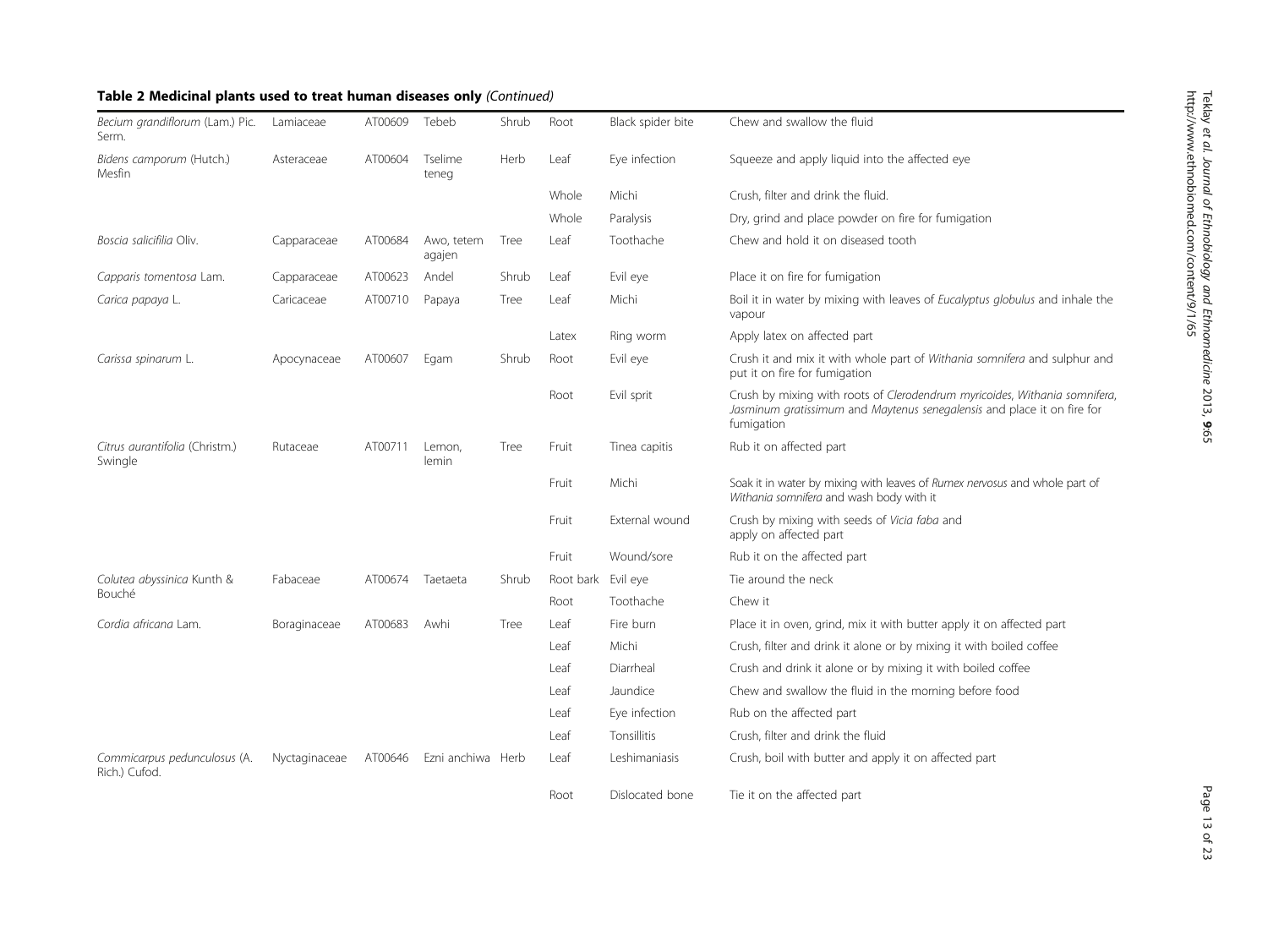| Croton macrostachyus Hochst.<br>ex Delile          | Euphorbiaceae  | AT00671                 | Tambok                   | Tree         | Leaf             | Jaundice                                           | Boil it in water and drink it alone or with milk                                                                                     |
|----------------------------------------------------|----------------|-------------------------|--------------------------|--------------|------------------|----------------------------------------------------|--------------------------------------------------------------------------------------------------------------------------------------|
|                                                    |                |                         |                          |              | Latex            | Tinea capitis                                      | Apply latex on affected part                                                                                                         |
|                                                    |                |                         |                          |              | Leaf             | Malaria                                            | Boil it in water and drink it with mancheba (milk product)                                                                           |
|                                                    |                |                         |                          |              | Bark             | Abdominal pain                                     | Crush with roots of Cucumis ficifolius, dry and eat it with butter                                                                   |
| Cynoglossum lanceolatum<br>Forssk.                 | Boraginaceae   | AT00694<br>&<br>AT00624 | Ni michi,<br>Dekik teneg | Herb         | Leaf             | Michi                                              | Crush and add the fluid through the ear                                                                                              |
|                                                    |                |                         |                          |              |                  |                                                    | Chew and swallow the fluid                                                                                                           |
|                                                    |                |                         |                          |              |                  |                                                    | Place it on fire for fumigation                                                                                                      |
|                                                    |                |                         |                          |              | Root             | Eye infection                                      | Crush and add the fluid into the affected eye                                                                                        |
|                                                    |                |                         |                          |              |                  |                                                    | Boil it in water inhale the vapour                                                                                                   |
| Cyphostemma oxyphyllum (A.<br>Rich.) Vollesen      | Vitaceae       | AT00601<br>&<br>AT00672 | Efchiche,<br>reno        | Climber Root |                  | External wound                                     | Crush and apply it the wound                                                                                                         |
|                                                    |                |                         |                          |              | Leaf and<br>root | Snake bite                                         | Eat it with honey                                                                                                                    |
|                                                    |                |                         |                          |              |                  |                                                    | Crush or grind and eat it or drink it with mancheba (milk product)                                                                   |
|                                                    |                |                         |                          |              |                  |                                                    | Chew and swallow the fluid                                                                                                           |
|                                                    |                |                         |                          |              |                  |                                                    | Tie it on the body                                                                                                                   |
| Dovyalis abyssinica (A.Rich.)<br>Warb.             | Flacourtiaceae | AT00656                 | Mengolhats               | Shrub        | Fruit            | Infection of amoeba.<br>tape worm or<br>ascariasis | Eat the fruit or drink its juice                                                                                                     |
| Dyschoriste radicans (Hochst. ex<br>A.rich.) Nees. | Acanthaceae    | AT00638                 | Taetaeta<br>bayta        | Herb         | Leaf             | Anthrax                                            | Crush it by mixing with leaves of Cucumis ficifolius, add honey and apply it<br>affected part                                        |
|                                                    |                |                         |                          |              | Leaf             | Wound/sore                                         | Crush it by mixing with saliva, salt, seeds of Lepidium sativum and bulbs of<br>Allium sativum and apply or tie on the affected part |
| Erythrina abyssinica Lam. Ex DC.                   | Fabaceae       | AT00602                 | Zibabeo                  | Tree         |                  | Root bark Tinea capitis                            | Crush, mix it with butter and apply on the affected part                                                                             |
| Eucalyptus camaldulensis Dehnh. Myrtaceae          |                | AT00673                 | Keyh<br>kalamites        | Tree         | Leaf             | Eye infection                                      | Boil it with water and inhale its vapour                                                                                             |
| Eucalyptus globules Labill.                        | Myrtaceae      | AT00657                 | Tseada<br>kalamintos     | Tree         | Leaf             | Eye infection /michi/<br>cough                     | Boil it with leaves of Carica papaya in water and inhale its vapour                                                                  |
|                                                    |                |                         |                          |              | Leaf             | Michi                                              | Place it on fire with whole part of Withania somnifera and leaves of Zehneria<br>scabra for fumigation                               |
|                                                    |                |                         |                          |              |                  |                                                    |                                                                                                                                      |

Boil it by mixing with leaves of Zehneria scabra Cynoglossum lanceolataum and whole part of Withania somnifera in water and inhale its vapour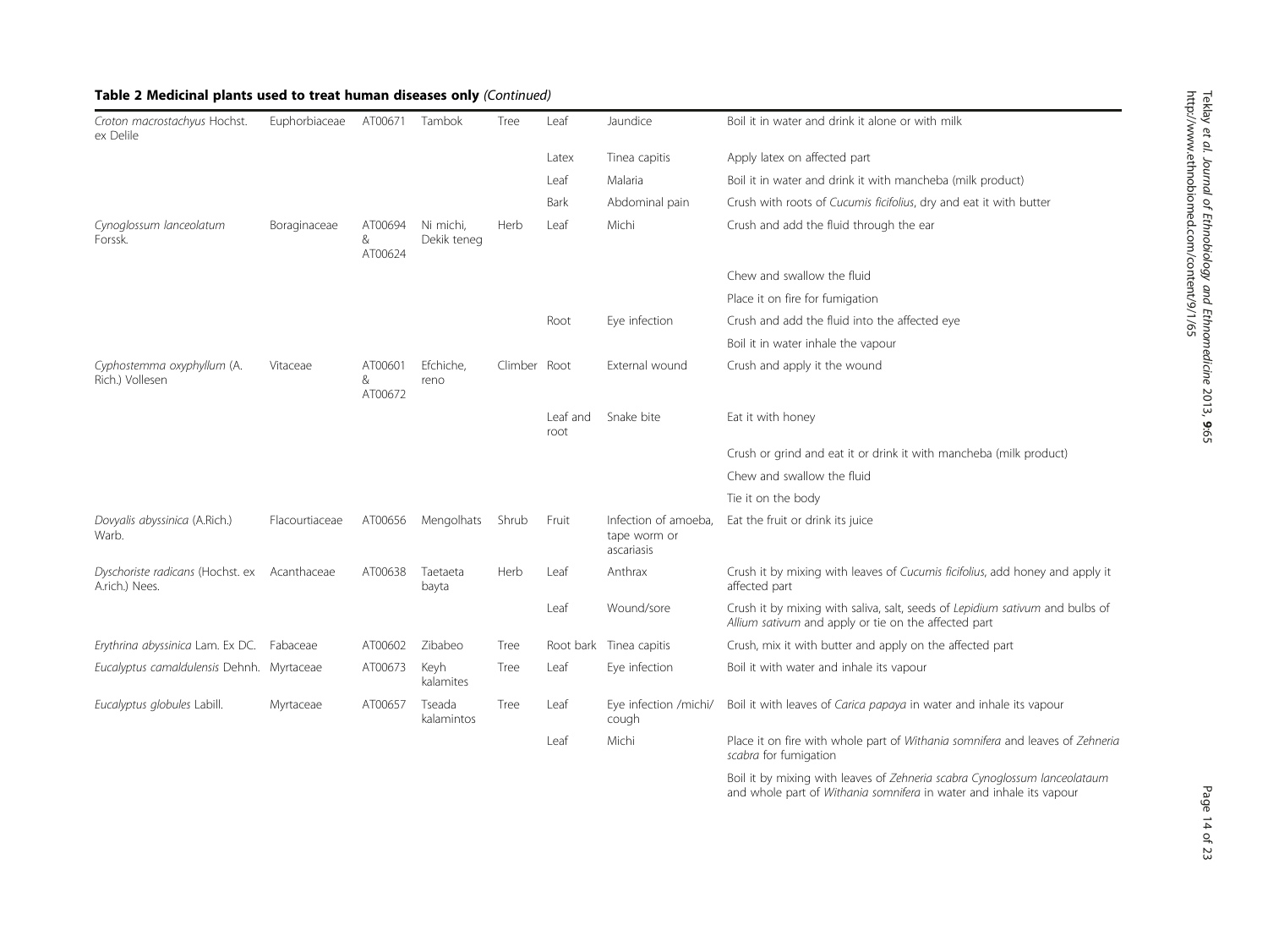| Euphorbia sp.                              | Euphorbiaceae | AT00697 | Tekeze             | Herb         | Root and<br>leaf             | Abdominal pain  | Chew and swallow the fluid                                                                                                                                        |
|--------------------------------------------|---------------|---------|--------------------|--------------|------------------------------|-----------------|-------------------------------------------------------------------------------------------------------------------------------------------------------------------|
|                                            |               |         |                    |              | Root                         | Ascariasis      | Chew and swallow the fluid                                                                                                                                        |
| Ficus palmata Forssk.                      | Moraceae      | AT00665 | Beles adgi         | Shrub        | Leaf                         | External wound  | Crush it by mixing with leaves and latex of Calotropis procera and apply<br>paste on affected part                                                                |
|                                            |               |         |                    |              | Latex                        | Ring worm       | Apply latex on affected part                                                                                                                                      |
|                                            |               |         |                    |              | Leaf                         | Ear diseases    | Crush and liquid through the ear                                                                                                                                  |
| Ficus vasta Forssk.                        | Moraceae      | AT00651 | Daero              | Tree         | Bark                         | Ascariasis      | Crush and it with honey                                                                                                                                           |
| Hagenia abyssinica (Bruce) J.F.<br>Gmel.   | Rosaceae      | AT00714 | Habi               | Tree         | Leaf, fruit<br>and<br>flower | Tape worm       | Crush, filter and drink the fluid alone or with milk                                                                                                              |
| Heliotropium cinerascens DC. &<br>A.DC.    | Boraginaceae  | AT00639 | Amam gimel Herb    |              | Leaf                         | Fire burn       | Crush and squeeze liquid onto the damaged part                                                                                                                    |
|                                            |               |         |                    |              | Leaf                         | Tonsillitis     | Crush leaves and apply on the shaved head of the sick child                                                                                                       |
|                                            |               |         |                    |              | Leaf                         | Lip diseases    | Crush and spread it on the lips                                                                                                                                   |
|                                            |               |         |                    |              | Leaf                         | Michi           | Crush, filter and drink the fluid                                                                                                                                 |
| Hibiscus micranthus L.f.                   | Malvaceae     | AT00620 | Shigot adgi        | Shrub        | Leaf                         | Wound/sore      | Crush it by mixing with saliva apply on the wound                                                                                                                 |
| Jasminium gratissimum Deflers.             | Oleaceae      | AT00703 | Habi tselim        | Climber Root |                              | Evil sprit      | Crush by mixing with roots of Clerodendrum myricoides, Withania somnifera,<br>Carissa spinarum and Maytenus senegalensis and place it on fire for<br>fumigation   |
| Kalanchoe quartiniana A.Rich.              | Crassulaceae  | AT00693 | Adeaka,<br>dekaeta | Herb         | Leaf                         | Paralysis       | Crush, add water and wash body with it                                                                                                                            |
| Kniphofia pumila (Ait.) Kunth.             | Asphodelaceae | AT00705 | Shingurti<br>zibie | Herb         | <b>Bulb</b>                  | Evil eye        | Soak it in water with leaves of Rumex nervosus and wash body with it                                                                                              |
| Lantana trifolia L.                        | Verbenaceae   | AT00667 | Tsameo             | Shrub        | Leaf                         | Ascariasis      | Boil it with milk or tea and drink                                                                                                                                |
|                                            |               |         |                    |              | Leaf                         | Amoeba          | Boil it in milk by mixing with roots of Hypoestes forskaolii and drink                                                                                            |
| Maytenus arbutifolia (A. Rich.)<br>Wilczek | Celastraceae  | AT00670 | Atat               | Shrub        | Root                         | Itching/scabies | Boil it in water and washing body with it                                                                                                                         |
| Maytenus senegalensis (Lam.)<br>Excell.    | Celastraceae  | AT00626 | Kabkib             | Tree         | Root                         | Evil sprit      | Crush by mixing it with roots of Clerodendrum myricoides, Withania<br>somnifera, Carissa spinarum and Jasminum gratissimum and place it on fire<br>for fumigation |
|                                            |               |         |                    |              | Leaf                         | Scorpion bite   | Crush, filter and drink the fluid                                                                                                                                 |
|                                            |               |         |                    |              | Leaf                         | Tonsillitis     | Chew the leaves and spit juice into the mouse of the sick child                                                                                                   |
|                                            |               |         |                    |              | Leaf                         | Diarrhoea       | Crush it, mix it with milk and drink                                                                                                                              |
| Medicago polymorpha L.                     | Fabaceae      | AT00644 | Teneg              | Herb         | Root                         | Abdominal pain  | Chew and swallow the fluid                                                                                                                                        |
| Merendra bengalensis (Roxb.)<br>Benth.     | Lamiaceae     | AT00605 | Mesaguh            | Shrub        | Leaf                         | Ascariasis      | Crush, filter and drunk the fluid                                                                                                                                 |
|                                            |               |         |                    |              | Leaf                         | Hypertension    | Crush, filter and drunk the fluid                                                                                                                                 |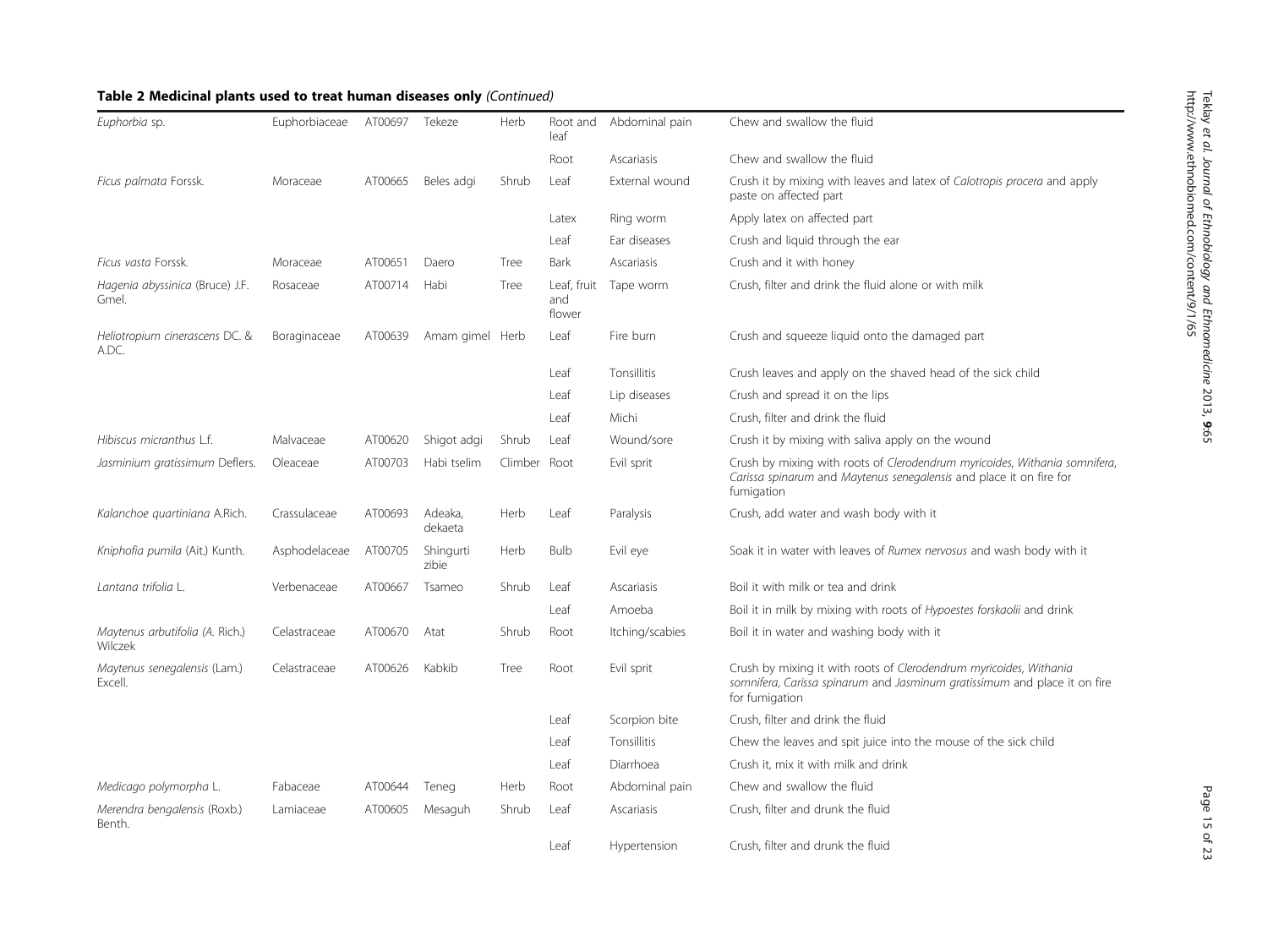| Myrica salicifolia A.Rich.                         | Myricaceae     | AT00661 | Nibie           | Tree          | Root and Evil eye<br>bark |                            | Tie it on the body                                                                                                                                  |
|----------------------------------------------------|----------------|---------|-----------------|---------------|---------------------------|----------------------------|-----------------------------------------------------------------------------------------------------------------------------------------------------|
|                                                    |                |         |                 |               |                           |                            | Crush and add liquid through the nose                                                                                                               |
|                                                    |                |         |                 |               |                           |                            | Tie and place it on fire for fumigation                                                                                                             |
|                                                    |                |         |                 |               | <b>Bark</b>               | Headache                   | Crush or grind and add apply liquid through the nose                                                                                                |
| Ocimum lamiifolium Hochst. ex<br>Benth.            | Lamiaceae      | AT00645 | Demekasie       | Herb          | Leaf                      | Michi                      | Boil and inhale the vapour                                                                                                                          |
|                                                    |                |         |                 |               |                           |                            | Crush and drink it with coffee                                                                                                                      |
| Olea europaea L. subsp.                            | Oleaceae       | AT00663 | Awlie           | Tree          | Leaf                      | Toothache                  | Chew it with the affected tooth                                                                                                                     |
| cuspidata (Wall. ex G.Don) Cif.,<br>L'Olivicoltore |                |         |                 |               | Bark                      | Malaria                    | Boil it in water and drink the fluid                                                                                                                |
|                                                    |                |         |                 |               | Leaf                      | Abdominal pain             | Chew and swallow the fluid                                                                                                                          |
| Oxalis corniculata L.                              | Oxalidaceae    | AT00640 | Chew<br>mirakut | Herb          | Bulb                      | Tap worm                   | Peel the external part and eat it alone or mixed with enjera (local food)                                                                           |
| Phytolacca dodecandra L'Herit.                     | Phytolaccaceae | AT00662 | Shibti          | Climber Whole |                           | abortion                   | Crush, filter and drink the fluid                                                                                                                   |
|                                                    |                |         |                 |               | Whole                     | Abdominal pain/<br>malaria | Crush, filter and drink it with water or locally made beer or milk                                                                                  |
|                                                    |                |         |                 |               | Whole                     | Bloating                   | Crush, filter and drink the fluid                                                                                                                   |
| Plantago lanceolata L.                             | Plantaginaceae | AT00631 | Ni likfti       | Herb          | Leaf                      | External wound             | Crush and apply it on the affected part                                                                                                             |
| Polygala abyssinica Fresen.                        | Polygalaceae   | AT00669 | $\sim$          | Herb          | Root                      | Snake bite, Spider<br>bite | Chew and swallow the fluid                                                                                                                          |
| Rhamnus prinoides L'Herit.                         | Rhamnaceae     | AT00666 | Gesho           | Shrub         | Seed                      | Tinea capitis              | Rub it on the affected part                                                                                                                         |
|                                                    |                |         |                 |               | Leaf                      | Itching/skin rash          | Burn it in oven, crush, mix it with butter and apply on the skin                                                                                    |
| Rumex abyssinicus Jacq.                            | Polygonaceae   | AT00692 | Megumego        | Herb          | Leaf and<br>root          | Headache                   | Adding to tea and drunk                                                                                                                             |
|                                                    |                |         |                 |               | Leaf                      | Ascariasis                 | Crush, filter and drink the fluid                                                                                                                   |
|                                                    |                |         |                 |               | Root                      | Toothache (tumour)         | Crush and drink it with boiled coffee or tea                                                                                                        |
| Rumex nervosus Vahl.                               | Polygonaceae   | AT00608 | Hehot           | Shrub         | L & Stem                  | Ascariasis                 | Eat or chew and swallow the fluid                                                                                                                   |
|                                                    |                |         |                 |               | Leaf                      | Michi                      | Soak it in water together with whole part of Withania somnifera and fruit of<br>Citrus aurantifolia and wash body with it                           |
|                                                    |                |         |                 |               | Leaf                      | Itching /skin rash         | Crush by mixing with leaves of Withania somnifera, seeds of Lepidium<br>sativum and bulbs of Allium sativum, soak it in water and wash body with it |
|                                                    |                |         |                 |               | Leaf                      | Evil eye                   | Soak it in water with leaves of Rumex nervosus and wash body with it                                                                                |
| Ruta chalepensis L                                 | Rutaceae       | AT00664 | Chena adam Hoot |               | Leaf                      | Evil eye                   | Crush and drink it with boiled coffee                                                                                                               |
|                                                    |                |         |                 |               | Leaf<br>&fruit            | Cough                      | Eat it with food                                                                                                                                    |
| Salvia schimperi Benth.                            | Lamiaceae      | AT00653 | Meshendedo Herb |               | Leaf                      | Ring worm                  | Crush and apply on affected part                                                                                                                    |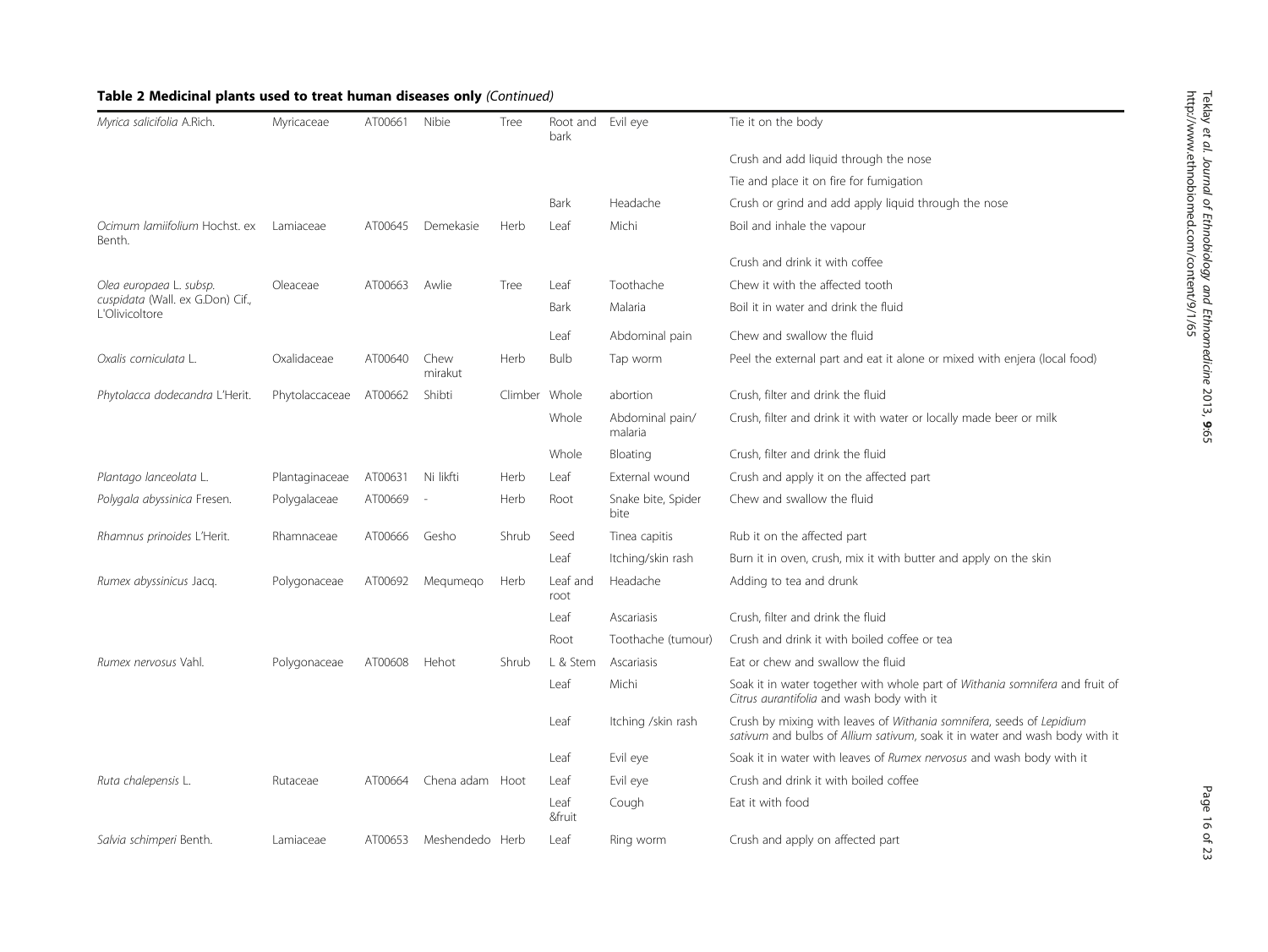| Sarcostemma viminale (L.) R.Br.               | Asclepiadaceae AT00647  |         | Halengi<br>hibey | Climber Root |       | Paralysis                            | Crush and apply on affected part                                                                                   |
|-----------------------------------------------|-------------------------|---------|------------------|--------------|-------|--------------------------------------|--------------------------------------------------------------------------------------------------------------------|
| Silene macrosolen Steud. ex A.<br>Rich.       | Caryophyllaceae AT00691 |         | Saerosaero       | Herb         | Root  | Snake repulsion                      | Place it on fire for fumigation                                                                                    |
|                                               |                         |         |                  |              | Root  | Malaria                              | Crush and place it on fire for fumigation                                                                          |
| Sorghum bicolor (L.) Moench.                  | Poaceae                 | AT00698 | Keyh lega        | Herb         | Seed  | Herpes zoster                        | Boil it in water and wash body with it                                                                             |
| Thymus schimperi Ronniger                     | Lamiaceae               | AT00660 | Tesne            | Herb         | Whole | Toothache                            | Chew it with the affected tooth                                                                                    |
|                                               |                         |         |                  |              | Whole | Abdominal pain                       | Boil it with milk and drink                                                                                        |
|                                               |                         |         |                  |              |       |                                      | Chew and swallow the fluid                                                                                         |
| Trichodesma trichodesmoides<br>(Bunge) Gurke. | Boraginaceae            | AT00704 | Ahimito          | Herb         | Leaf  | Abdominal pain                       | Crush and drink the fluid                                                                                          |
|                                               |                         |         |                  |              | Leaf  | Bloating                             | Crush, filter and drink the fluid                                                                                  |
| Verbena officinalis L.                        | Verbenaceae             | AT00619 | Atush            | Herb         | Root  | Tonsillitis                          | Chew it and spit juice into mouse of the sick child                                                                |
|                                               |                         |         |                  |              |       |                                      | Crush it, add boiled coffee and drink                                                                              |
|                                               |                         |         |                  |              |       |                                      | Crush and place it on the shaved head of the sick child                                                            |
|                                               |                         |         |                  |              | Leaf  | Michi                                | Place it on fore for fumigation                                                                                    |
|                                               |                         |         |                  |              |       |                                      | Crush, boil, filter and drink the fluid                                                                            |
|                                               |                         |         |                  |              | Whole | Evil eye                             | Place it on fire with sulphur for fumigation                                                                       |
|                                               |                         |         |                  |              | Whole | Abdominal pain                       | Crush, filter and drink the fluid or chew and swallow the fluid                                                    |
|                                               |                         |         |                  |              | Leaf  | Ear diseases                         | Crush, add oil and apply some drops through the ear                                                                |
|                                               |                         |         |                  |              | Root  | Ascariasis                           | Crush it by mixing with roots of Zehneria scabra, filter and drink the fluid                                       |
| Vernonia bipontini Asch.                      | Asteraceae              | AT00616 | Endigendig       | Shrub        | Root  | Child disease that<br>break backbone | Crush, filter and drink the fluid                                                                                  |
|                                               |                         |         |                  |              | Root  | Snake bite                           | Crush, filter and drink the fluid                                                                                  |
|                                               |                         |         |                  |              |       |                                      | Chew and swallow the fluid                                                                                         |
|                                               |                         |         |                  |              | Root  | Abdominal pain                       | Chew and swallow the fluid                                                                                         |
| Vicia faba L.                                 | Fabaceae                | AT00702 | Ater, algay      | Herb         | Seed  | Anthrax                              | Grind and apply the paste                                                                                          |
|                                               |                         |         |                  |              | Seed  | External wound                       | Crush it by mixing with fruits of Citrus aurantifolia and apply on the affected<br>part                            |
|                                               |                         |         |                  |              | Seed  | Swelling                             | Grind it by mixing with seeds of Trigonella foenum-graecum and apply it on<br>the affected part                    |
| Zehneria scabra (L.f.) Sond.                  | Cucurbitaceae           | AT00655 | Hafaflo          | Climber      | Leaf  | Paralysis                            | Crush and tie it on the affected part                                                                              |
|                                               |                         |         |                  |              | Leaf  | Michi                                | Place it on fire by mixing with whole part of Withania somnifera & leaves of<br>Eucalyptus globulus for fumigation |
|                                               |                         |         |                  |              | Leaf  | External wound                       | Crush and apply it on the affected part                                                                            |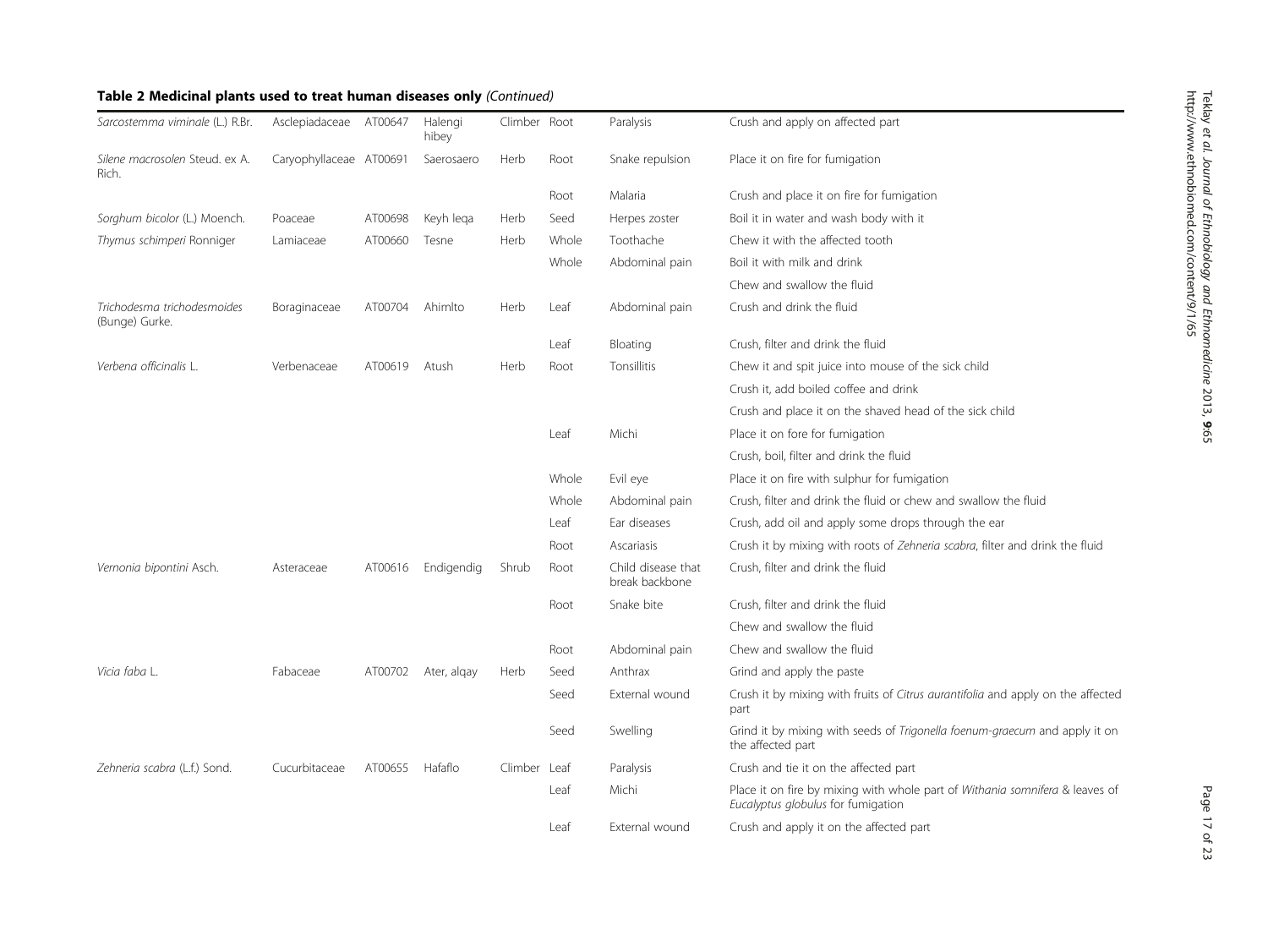|                                   |               |         |             |      | Leaf        | Eye infection            | Boiled it in water by mixing with leaves of Eucalyptus globulus, Withania<br>somnifera, Achyranthes aspera and Bidens camporum and inhale the vapour |
|-----------------------------------|---------------|---------|-------------|------|-------------|--------------------------|------------------------------------------------------------------------------------------------------------------------------------------------------|
|                                   |               |         |             |      | Root        | Abdominal pain           | Chew and swallow the fluid before food                                                                                                               |
|                                   |               |         |             |      | Root        | Ascariasis               | Crush by mixing it with Verbena officinalis, filter and drink the juice                                                                              |
| Zingiber officinale Roscoe.       | Zingiberaceae | AT00715 | Zinaible    | Herb | Root        | Abdominal pain           | Chew and swallow the fluid                                                                                                                           |
|                                   |               |         |             |      | <b>Bulb</b> | Vomiting and<br>diarrhea | Chew and swallow the fluid                                                                                                                           |
| Ziziphus spina-christi (L.) Desf. | Rhamnaceae    | AT00622 | Geba, kusra | Tree | Leaf        | Dandruff                 | Dry, grind, mix it with butter and rub it on the affected part                                                                                       |
|                                   |               |         |             |      | Leaf        | Head wound<br>infection  | Crush and rub it on the affected part                                                                                                                |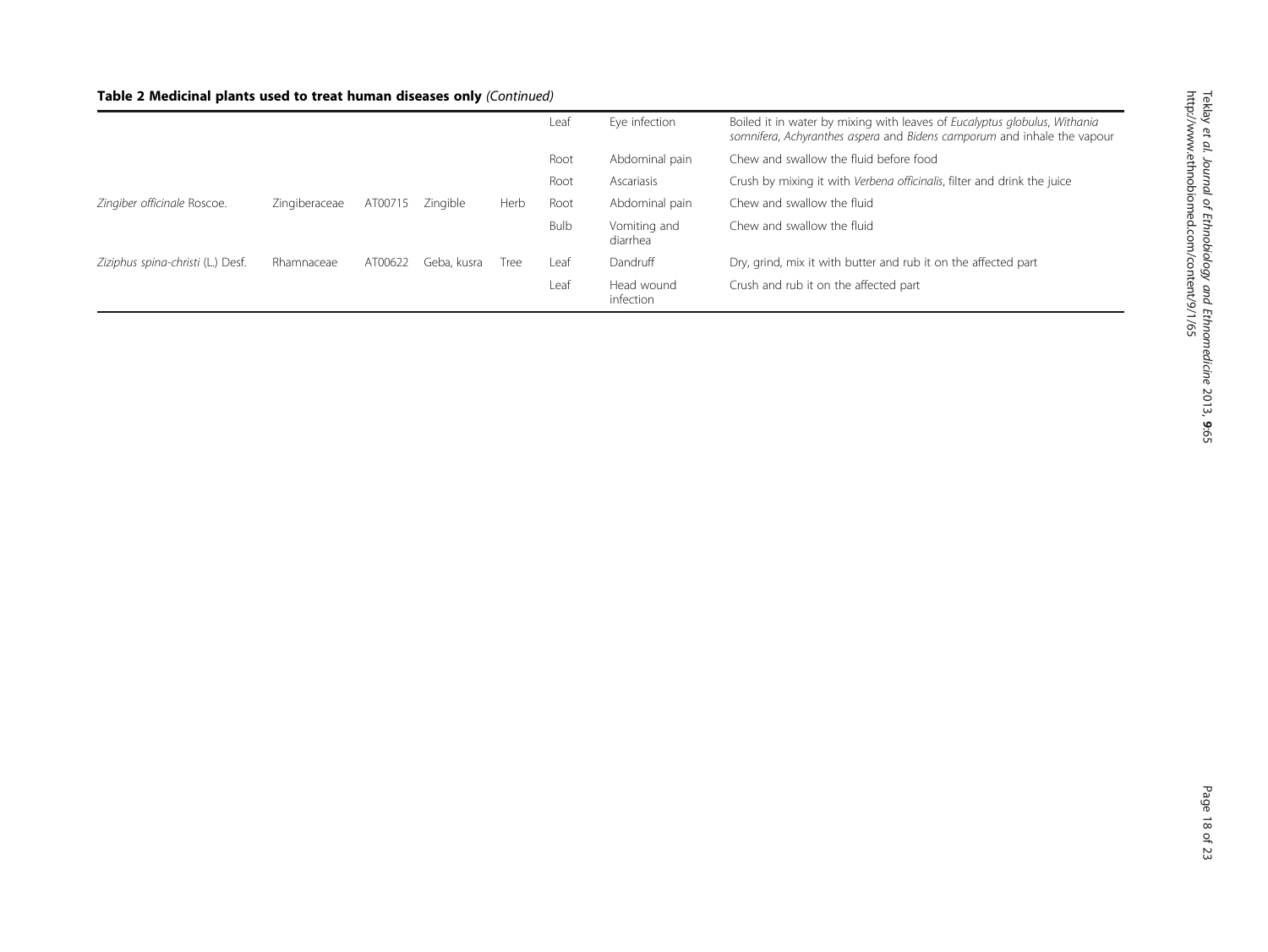# <span id="page-18-0"></span>Table 3 Medicinal plants used to treat livestock diseases only

| Scientific name                         | Family name    | Voucher No. | Tigrigna name     | Habit   | Part used | Used for                                 | Preparation and application                                          |
|-----------------------------------------|----------------|-------------|-------------------|---------|-----------|------------------------------------------|----------------------------------------------------------------------|
| Buddleja polystachya Fresen.            | Budlejaceae    | AT00628     | Metere            | Shrub   | Leaf      | <b>Leeches</b>                           | Crush and add liquid through the nose                                |
| Dregea schimperi (Decne.) Bullock.      | Asclepiadaceae | AT00689     | Shangog           | Climber | Leaf      | Rabbis                                   | Crush and drink the fluid                                            |
| Leucas abyssinica (Benth.) Brig.        | Lamiaceae      | AT00629     | Siwa karni        | Shrub   | Leaf      | Eye infection                            | Chew it and spit juice into the affected eye                         |
|                                         |                |             |                   |         | Root      | Urine retention                          | Tie it on the tail                                                   |
| Lycopersicum esculantum Mill.           | Solanaceae     | AT00712     | Komodere          | Herb    | Leaf      | <b>Leeches</b>                           | Crush and add fluid through their nose                               |
| Nicotiana glauca Graham                 | Solanaceae     | AT00613     | Chenawi (tegegwe) | Shrub   | Leaf      | Lice and ticks infestation (livestock)   | Crush by adding water and smear on<br>affected part or wash with it  |
|                                         |                |             |                   |         | Leaf      | Leeches infestation (livestock)          | Crush, filter and add fluid through the nose                         |
| Nicotiana tabacum L.                    | Solanaceae     | AT00676     | Timbako           | Herb    | Leaf      | Leeches infestation (livestock)          | Crush and add fluid through the nose                                 |
|                                         |                |             |                   |         | Leaf      | Scabies and lice infestation (livestock) | Crush, add water and wash with it                                    |
| Plumbago zeylanica L.                   | Plumbaginaceae | AT00701     | Afthi             | Herb    | Root      | Wound (livestock)                        | Grind and apply on affected part                                     |
| Pterolobium stellatum (Forssk.) Brenan. | Fabaceae       | AT00696     | Qenteftefe        | Shrub   | Root      | Dislocated bone                          | Operate the damaged part and put<br>remedy mixed with butter into it |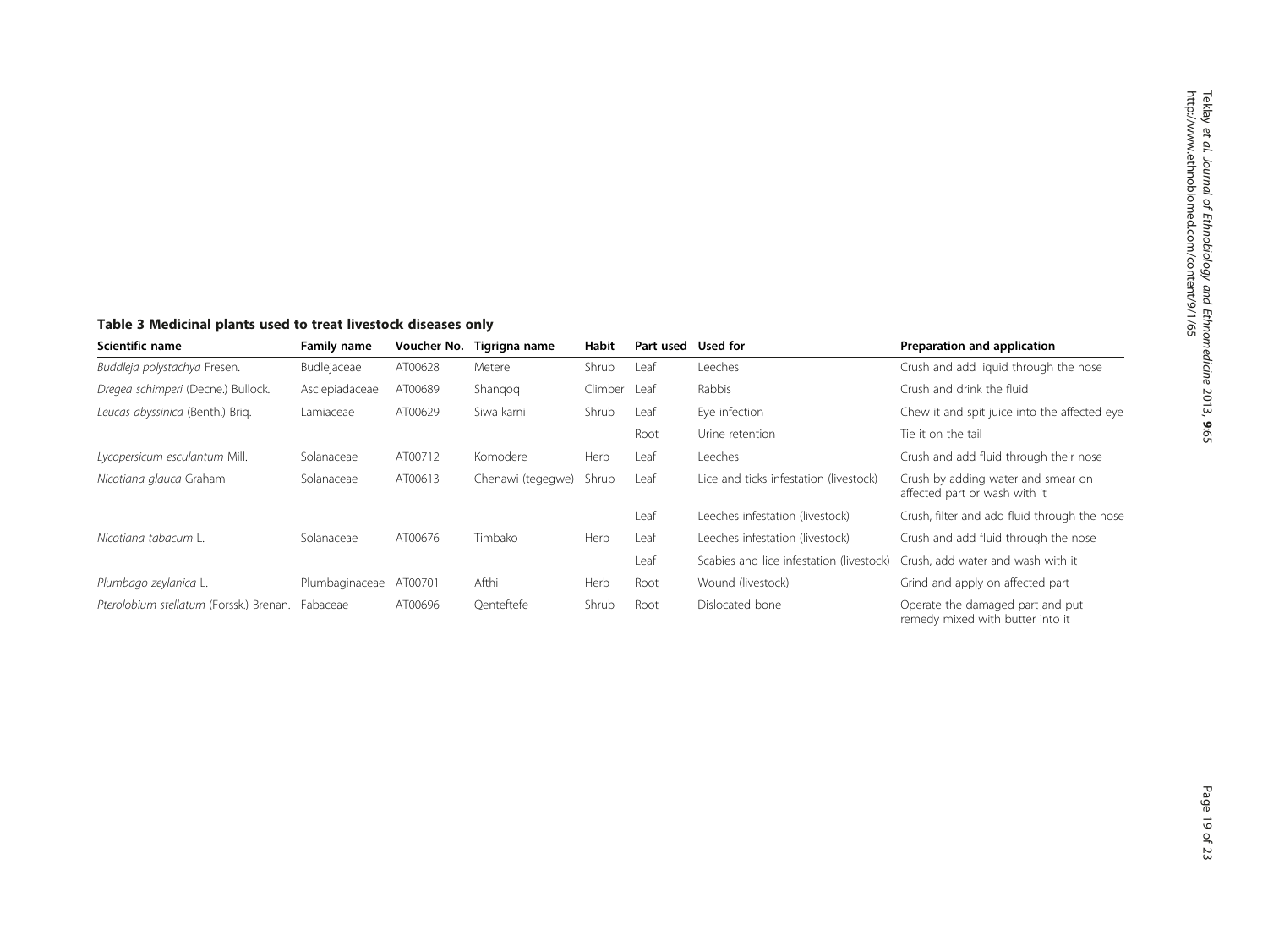study was ethically approved (before its commencement) by the Graduate Program Evaluation Committee of the College of Natural Science, Jimma University.

#### Data analysis

The data were summarized using Microsoft Office Excel 2007 computer programme. Descriptive statistical methods were employed to analyze and summarize the ethnobotanical data.

Preference ranking exercise [\[13](#page-22-0)] was conducted by nine key informants on six medicinal plants used to treat abdominal pain in the District. Abdominal pain was the disease against which the highest number o f medicinal plants was prescribed by informants. The plants used in such exercise were short-listed by the key informants following group discussion on their importance to manage abdominal pain. The informants were given the plants and asked to arrange them based on their personal level of efficacy. Medicinal plant that was believed to be the most effective was given the highest value, i.e. 6, and the one with the least effectiveness a value of 1 and rank was determined based on the total score of each species.

Preference (priority) ranking exercise [\[13\]](#page-22-0) was conducted by nine key informants on six medicinal plants, shorted-listed by the same, to rank them based on informants' perceived level of threat. A value of 6 was given for the most scarce medicinal plant and 1 for the least scarce ones, and scores of each species were finally summed and ranked.

Direct matrix ranking exercise [[13](#page-22-0)] was employed on seven medicinal plants that were most frequently reported as multipurpose medicinal plants in the study District. A group of nine key informants were asked to rank the plants with different uses (including their use as medicinal plants) through discussion based on their perceived level of usefulness using a numerical scale (0 for no value, 1 for lowest value and 7 the highest value). Values assigned for each plant were added together to determine its rank. Medicinal plant having the highest values is ranked first, an indication of its highest level of threat.

#### Results

#### Medicinal plants reported

The study conducted in Kilte Awlaelo District recorded 114 medicinal plant species (Tables [1](#page-3-0), [2](#page-11-0) and [3\)](#page-18-0). The species belonged to 100 genera and 53 families. The family Lamiaceae was represented 9% of the reported species, followed by Fabaceae (8%), Solanaceae (7%), Euphorbiaceae (6%) and Asteraceae (4%). Of the total plants, 44% were herbs, 29% were shrubs, 19% were trees and 8% were climbers.

#### Diseases treated

The plants were used to treat 47 human and 19 livestock diseases. Of the total medicinal plants, 56% were used to treat human diseases only (Table [1](#page-3-0)), 37% were used against diseases of both human and domestic animals (Table [2](#page-11-0)) and 7% were employed to treat diseases of domestic animals only (Table [3\)](#page-18-0). With regard to human diseases, abdominal pain was the one against which a high number of medicinal plants (26 species) were prescribed, followed by wound (21 species), febrile illnesses (19 species), evil eye (19 species), toothache (15 species), ascariasis (15 species), anthrax (14 species), Tinea capitis (12 species), snake bite (10 species), tonsillitis (10 species), eye infection (10 species) and itching (10 species). Preference ranking exercise on six medicinal plants used to treat abdominal pain revealed Solanum mariginatum as the most preferred medicinal plant, followed by Cucumis ficifolius and Olea europaea subsp. cuspidata (Table 4).

#### Plant parts used and modes of remedy preparations

According to interview results, leaf was the most commonly used plant part accounting for 43% of the total reported medicinal plants, followed by roots (26%) and whole part (6%). It was found out that most remedies were processed by crushing (34%), chewing (12%) or boiling (8%) or used in unprocessed form (8%). The majority (59%) of remedies were prepared from fresh materials only. Some remedies were prepared from either dried or fresh materials (30%) while few (11%) were

Table 4 Preference ranking to medicinal plants used to treat abdominal pain

| List of medicinal plants         | <b>Informants</b> |                |                |       |                |                |                |                |         |              |                 |  |
|----------------------------------|-------------------|----------------|----------------|-------|----------------|----------------|----------------|----------------|---------|--------------|-----------------|--|
|                                  | $R_1$             | R <sub>2</sub> | $R_3$          | $R_4$ | R <sub>5</sub> | R <sub>6</sub> | R <sub>7</sub> | $R_8$          | $R_{9}$ | <b>Total</b> | Rank            |  |
| Cucumis ficifolius               |                   | 6              |                | 4     |                | 6              | 4              | 6              | 4       | 39           | $2^{nd}$        |  |
| Solanum marginatum               | 6                 | 5              | $\overline{4}$ | 5     | 6              | 4              |                |                | 6       | 43           | 1 <sup>st</sup> |  |
| Euclea racemosa subsp. schimperi |                   | 3              |                | 3     | $\overline{4}$ |                | 6              |                |         | 27           | 5 <sup>th</sup> |  |
| Abutilon bidentatum              |                   |                | 3              | 6     |                |                | 3              |                |         | 19           | $6^{\text{th}}$ |  |
| Olea europaea subsp. cuspidata   | 4                 |                | 6              |       |                | 3              |                | $\overline{4}$ |         | 32           | 3 <sup>rd</sup> |  |
| Thymus schimperi                 |                   | 4              | 5              |       | 3              | 5              |                | 3              | 3       | 29           | $4^{\text{th}}$ |  |

\*Key: Where R represented respondents.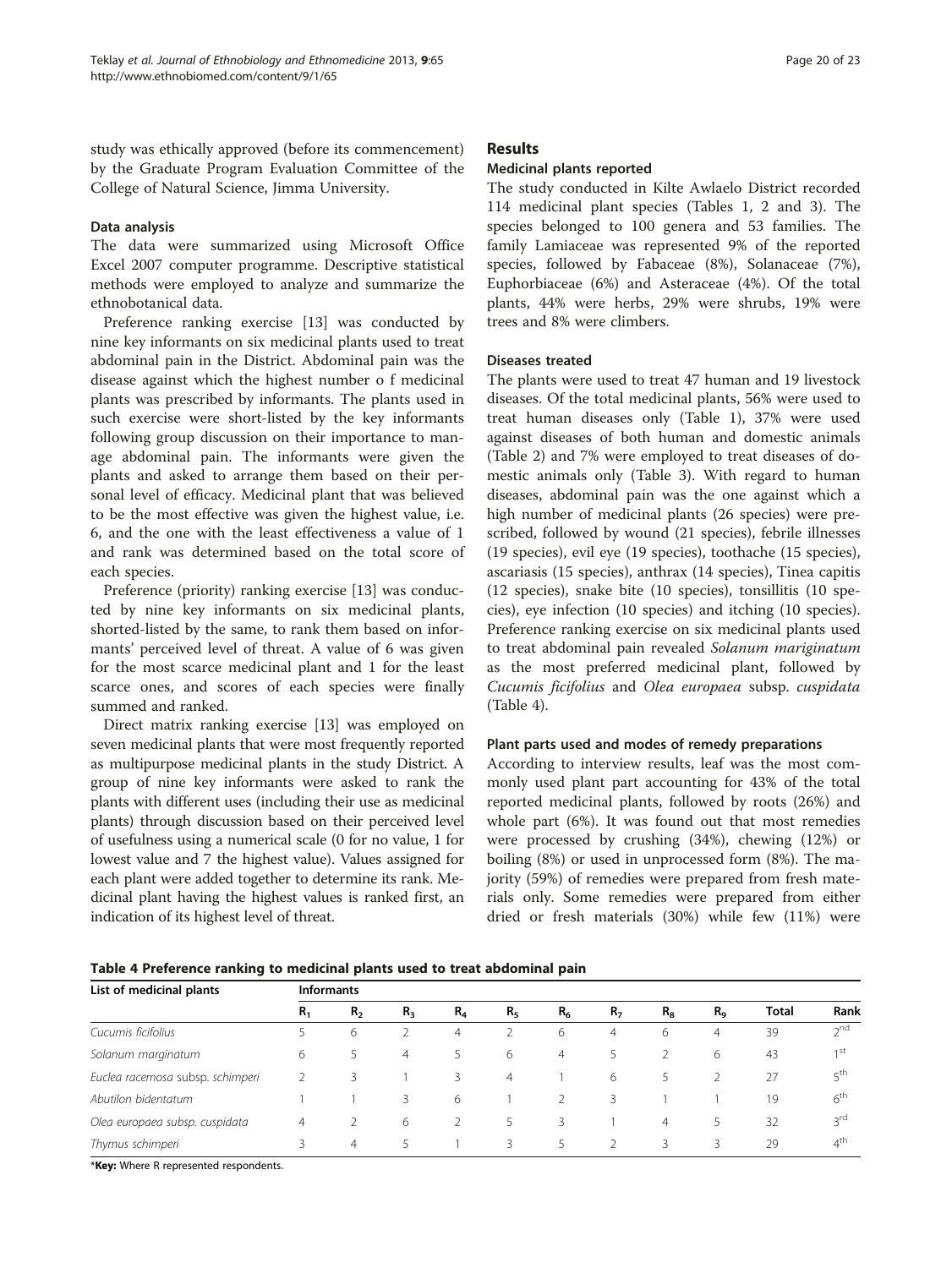prepared from dried materials only. Water and different additives such as honey, sugar, butter, salt, coffee, tea and milk were often used in the preparation of remedies. The additives were claimed to either reduce poisoning or improve flavour.

#### Routes of remedy administration and dosage

More than half (55%) of the remedy preparations were applied externally by spreading them directly on the affected part of the skin, tying or fumigation, and 45% of preparations were applied internally, of which oral was the most commonly used route of application accounting for 36% of the total remedies, followed by local (5%), nasal (3%) and auricular (1%).

Result shows that there was no agreement in measurement or unit used among the informants. Most informants used measuring units such as cup, spoon, drops and fingers but still differed in the doses they administered. Most of the remedies were reported to have no adverse effects except for some species such as Phytolacca dodecandra, Euphorbia abyssinica and Nicotiana glauca that were indicated to be poisonous both to human and domestic animals.

#### Multipurpose medicinal plants

Result of direct matrix ranking conducted by nine key informants on seven selected multipurpose medicinal plants showed Cordia africana as the most preferred multipurpose plant, followed by Eucalyptus globules, Opuntia ficus-indica and Dodonia angustifolia (Table 5).

#### Marketability of medicinal plants

There were no reports of medicinal plants being sold in open markets solely for their medicinal use. But, some medicinal plants were indicated to be sold in local market but for their uses as food, spices and beverages. These include Allium sativum (spice), Carica papaya (food), Citrus aurantifolius (food), Lepidium sativum (spice), Lycopersicum esculantum (food), Opuntia ficusindica (food), Rhamnus prinoides (additive for fermented beverages), Ruta chalepensis (spice), Sorghum bicolor (food), Trigonella foenum-graecum (spice), Vicia faba (food), Zingiber officinale (spice) and Ziziphus spinachristi (food).

#### Habitats and conservation status of medicinal plants

Out of the total medicinal plants, 84 (74%) were obtained from wild, 16 (14%) were cultivated in home gardens, and 14 (12%) were either grown in homegardens or harvested from the wild.

According to informants, nowadays search for some medicinal plants, especially trees and some shrubs, required a lot of time and travelling long distances. Of the total reported medicinal plants, 48% were rarely encountered, while 43% were commonly found and the rest (9%) were moderately or occasionally encountered. Result of preference ranking exercise on six medicinal plants, reported by the most informants in the District as threatened species, shows that that Myrica salicifolia was among the highly threatened species, followed by Boscia salicifolia, Acokanthera schimperi, Acacia abyssinica, Olea europaea subsp. cuspidata and Acacia abyssinica. The principal threats of medicinal plants in the area were reported to include drought, overgrazing and firewood collection. Informants ranked drought as the most serious threat to medicinal plants followed by overgrazing, firewood collection, agricultural expansion, soil erosion and collection of other different factors.

#### **Discussion**

Despite the large scale environmental degradation and recurrent droughts, there is still rich knowledge on the use of medicinal plants in Kilte Awlaelo District. A total of 114 medicinal plants are in use in the study District to treat various human and animal diseases. Similar studies undertaken in Ofla District, Tigray Region, Ethiopia, came up with 113 medicinal plants [[15](#page-22-0)]. As compared to human diseases, diseases of domestic animals in the District were treated with a relatively fewer number of plant species, which could be due to the less

Table 5 Direct matrix ranking exercise on seven multiple purpose medicinal plants

|                           |                | $-$               |                                            |                 |                         |                          |                               |
|---------------------------|----------------|-------------------|--------------------------------------------|-----------------|-------------------------|--------------------------|-------------------------------|
| Species use Acacia        | abyssinica     | Acacia<br>etbaica | Olea europaea<br>subsp. cuspidata africana | Cordia          | Dodonia<br>angustifolia | Opuntia ficus-<br>indica | <b>Eucalyptus</b><br>globulus |
| Medicine                  |                |                   |                                            | 6               | 4                       |                          |                               |
| Fire wood                 | $\overline{z}$ |                   |                                            |                 |                         |                          | 6                             |
| Construction <sub>2</sub> |                |                   | 4                                          |                 | 6                       |                          |                               |
| Fence                     | 6              |                   |                                            |                 |                         |                          |                               |
| Forage                    | 6              | 4                 |                                            |                 |                         |                          |                               |
| Edible fruit              | $\Omega$       |                   |                                            | 6               | $\Omega$                |                          | $^{()}$                       |
| Total                     | 17             | 20                | 19                                         | 28              | 21                      | 22                       | 24                            |
| Rank                      | $\neg$ th      | 5 <sup>th</sup>   | 6 <sup>th</sup>                            | 1 <sub>st</sub> | 4 <sup>th</sup>         | 3rd                      | 2 <sub>nd</sub>               |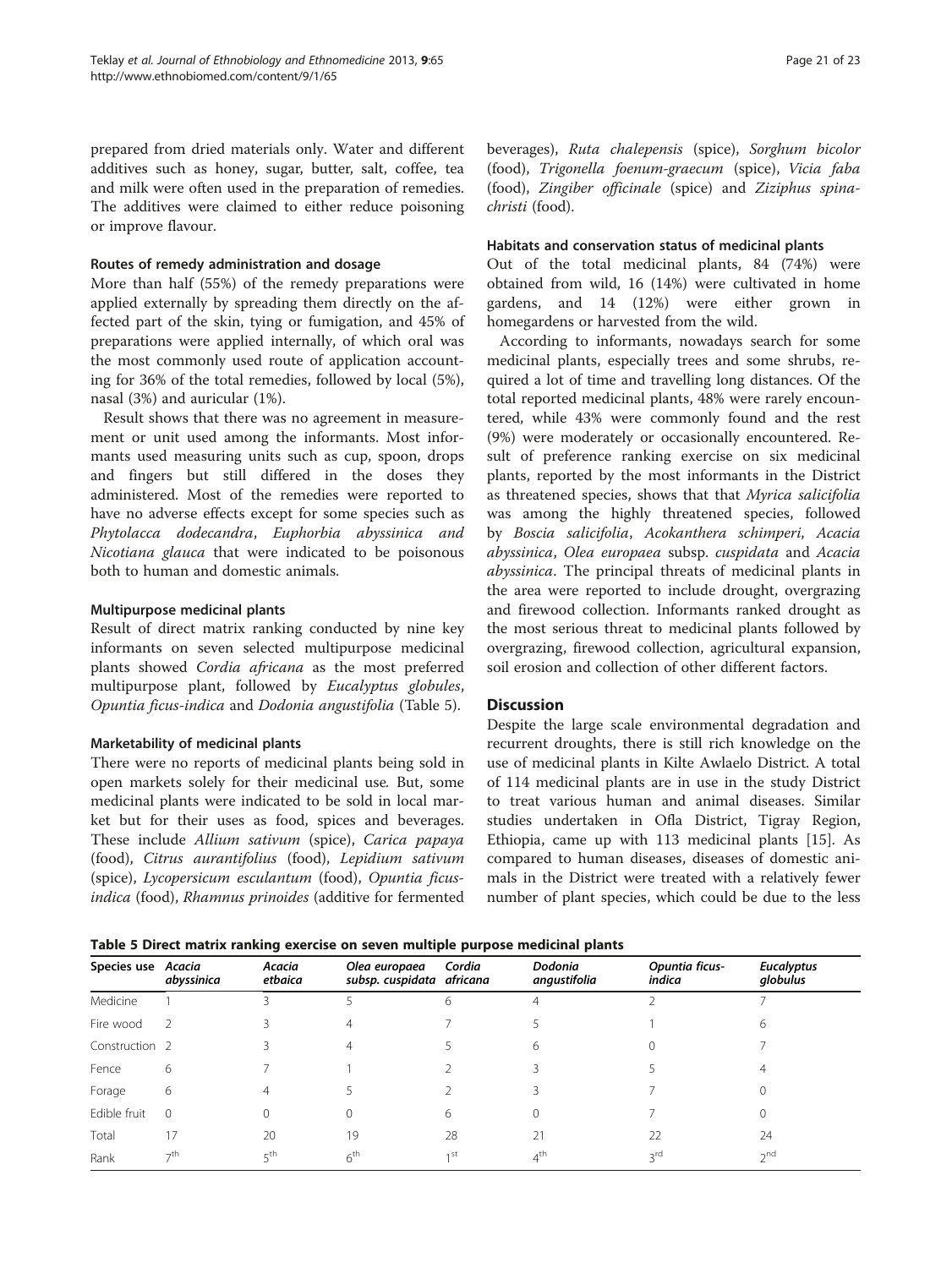number of diseases affecting the later. Similar findings were reported by studies conducted elsewhere in Ethiopia [\[16,17\]](#page-22-0). High number of medicinal plants is used in the treatment of abdominal pain and this may suggest the high importance or prevalence of the disease in the study district. The fact that Solanum mariginatum is the most frequently used plant to treat abdominal pain could indicate better efficacy of the plant or its higher abundance in the study District.

Most of the plant species reported were also mentioned by authors in studies conducted elsewhere in Ethiopia; Of the medicinal plants reported by the current study, 59 were mentioned in Abdurhman [\[15\]](#page-22-0), 50 in Senai [[18](#page-22-0)], 46 in Giday and Ameni [\[19\]](#page-22-0), 29 each in Getahun [\[20\]](#page-22-0) and Teklehaymanot and Giday [[21](#page-22-0)], 19 in Mesfin et al. [[22](#page-22-0)], 16 in Abebe and Hagos [[23](#page-22-0)], 15 in Yirga [\[7](#page-22-0)], 14 in Giday [[24](#page-22-0)] and nine in Ragunathan and Abay [[6\]](#page-22-0).

Leaf was the most used plant part in the preparation of remedies in the District as compared to other parts. Many studies conducted elsewhere in Ethiopia also showed the dominance of leaves in the preparation of remedies [\[8](#page-22-0),[19](#page-22-0),[24](#page-22-0)-[27\]](#page-22-0). In contrast, another study [[28\]](#page-22-0) indicated root as the most commonly harvested plant part in a study carried out in five Districts of Tigray Region, Ethiopia. A study conducted in Mana Angetu District, in Oromia Region of Ethiopia also witnessed the common usage of root [\[29](#page-22-0)]. Harvesting root of a plant poses more threat to survival of plant than collecting other parts such as fruits, seeds and leaves [[6\]](#page-22-0).

According to current results, herbal remedies are largely prepared using fresh materials. There were also many plants from which parts were claimed to either be used as dried or fresh materials. The fact that both forms are used in the preparation of remedies in a given community creates a better opportunity for people to have access to materials used in medicine preparation across the different seasons of the year.

The current study indicated that there was no agreement in measurement or unit used among informants. Most informants reported use of measuring units such as cup, spoon, drops and fingers but still there was difference in doses. The variation in quantity, unit of measurement, and duration of treatment of prescribed plant preparations was also noted in a study conducted elsewhere in the country [\[28](#page-22-0)]. A study reported that lack of precision and standardization of preparations are two of the drawbacks of traditional health care system [\[20](#page-22-0)].

The greater proportions of remedies were applied externally, which is in agreement with result of a study conducted in Bench District, south-western Ethiopia [[30\]](#page-22-0). However, studies conducted in Mana Angetu District, south-eastern Ethiopia [[29](#page-22-0)] and Konta Special District, Southern Ethiopia [[27\]](#page-22-0) revealed that most

Nearly half of the medicinal plants recorded were herbs which may indicate their relatively better abundance as compared to other life forms. Other studies conducted elsewhere in Ethiopia also indicated the dominance of herbs [\[16,21,27,28\]](#page-22-0). However, a study conducted in Mana Angetu District, Oromia Region of Ethiopia, reported the dominance of shrubs in medicinal plant preparations [\[29\]](#page-22-0). The fact that most of the woody plants in the current study area are depleted could have forced the local people to dwell more on herbaceous medicinal plants. It is not a common practice in the District to sell medicinal plants in local markets, which is in agreement with the finding of study carried out in Bench District, south-western Ethiopia [\[30](#page-22-0)].

The majority of medicinal plants in the study District were obtained from the wild. This result agrees with that of other studies conducted elsewhere in the country [[14,19,24,26,27,31\]](#page-22-0). As most of medicinal plants in the District are harvested from the wild, they are highly exposed to various anthropogenic and natural factors and as a result many of them are rarely encountered. Special attention is needed to be given to the medicinal plants that were indicated by preference ranking exercise as the most threatened ones.

There is little practice of cultivating medicinal plants in the area, which is in agreement with other studies conducted elsewhere in the country [[15,24,26\]](#page-22-0). The local community in the study District is not giving much attention for management of medicinal plants. This could be explained by the lack of knowledge among ordinary people about the importance of medicinal plants as most of them are only known by few knowledgeable people.

#### Conclusion

Despite the large scale environmental degradation and recurrent drought, medicinal plants are still playing significant role in the management of various human and livestock diseases in Kilte Awulaelo District. In the District, 114 medicinal plants were reported to be used to treat various human and livestock diseases. Relatively higher number of medicinal plants was used in the treatment of human diseases as compared to that used against livestock diseases, which might be attributed to the higher number of diseases affecting the former. Result demonstrated the usage of high number of medicinal plants to treat abdominal pain, probably suggesting high importance or prevalence of the disease in the study District. Solanum mariginatum was the most frequently used plant to treat abdominal pain and this could indicate better efficacy or higher abundance of the plant in the study District. Leaf was the most